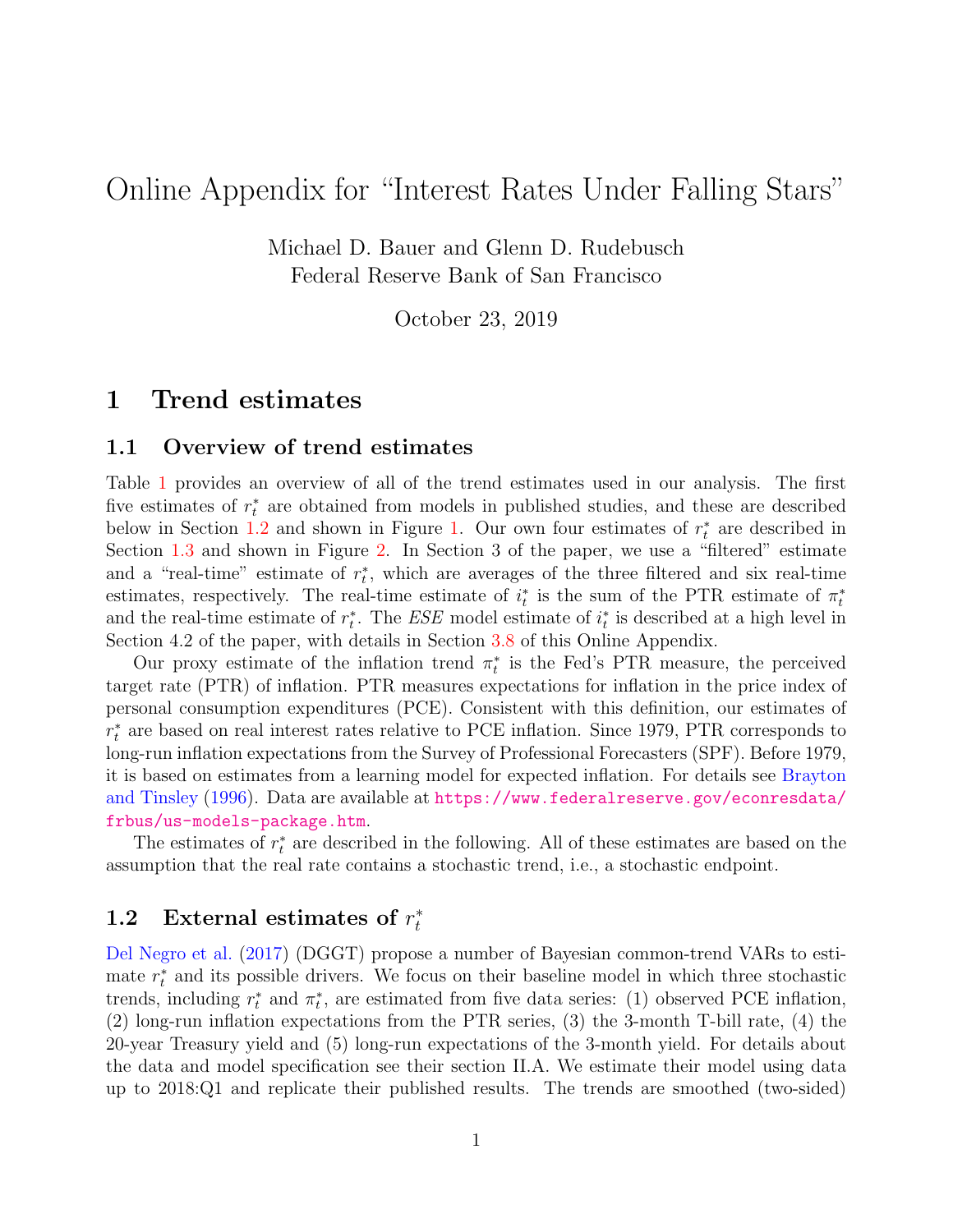| Trend     | Source                              |  | Real-time Filtered Smoothed |
|-----------|-------------------------------------|--|-----------------------------|
| $r^*$     | Del Negro et al. (2017) (DGGT)      |  |                             |
|           | Johannsen and Mertens $(2016)$ (JM) |  |                             |
|           | Laubach and Williams (2016) (LW)    |  |                             |
|           | Holston et al. $(2017)$ (HLW)       |  |                             |
|           | Kiley $(2015)$                      |  |                             |
| $r^*$     | UC                                  |  |                             |
|           | Proxies                             |  |                             |
|           | <b>SSM</b>                          |  |                             |
|           | MA                                  |  |                             |
| $\pi_t^*$ | PTR.                                |  |                             |
| $i^*$     | Real-time                           |  |                             |
|           | ESE                                 |  |                             |

<span id="page-1-0"></span>Table 1: Overview of trend estimates

Overview of trend estimates used in the paper: five external sources of  $r^*$ , our own four estimates of  $r^*$ , the PTR estimate of  $\pi^*$ , and two  $i^*$  estimates. "Real-time" indicates (pseudo) real-time estimation of the trend proxy, "filtered" indicates estimates from a (one-sided) Kalman filter using full-sample parameter estimates, and "smoothed" indicates (two-sided) Kalman smoother or full-sample Bayesian estimate of the trend. All trend estimates are quarterly from 1971:Q4 to 2018:Q1.

estimates, as they are the posterior medians of the (MCMC) sampled trend series conditional on the full data set. In addition, we recursively estimate their model starting in  $1971:Q4$ , expanding the data by adding one quarter at a time. The smoothed estimate of  $r_t^*$  is shown in the left panel of Figure [1,](#page-3-0) and the recursive, real-time estimate is shown in the right panel.

[Johannsen and Mertens](#page-23-1) [\(2016,](#page-23-1) [2018\)](#page-23-3) (JM) propose a time series model for interest rates with explicit treatment of the zero lower bound and stochastic volatility. For the version of their model reported in [Johannsen and Mertens](#page-23-1) [\(2016\)](#page-23-1), they generously provided us with updated estimates including both full-sample (smoothed/two-sided) and real-time estimated series of  $r_t^*$ . These are shown in Figure [1.](#page-3-0)

While the two estimation approaches above use the long-run definition of  $r_t^*$  that is the relevant one for the trend in nominal interest rates (see Section 2), the following three external estimates use a different definition and estimation approach. The prominent model of [Laubach and Williams](#page-24-2) [\(2003,](#page-24-2) [2016\)](#page-24-0)(LM), the slightly modified version of this model by [Holston, Laubach, and Williams](#page-23-2) [\(2017\)](#page-23-2)(HLW), and the version by [Kiley](#page-24-1) [\(2015\)](#page-24-1) all use a simple linearized New Keynesian macro model—essentially the [Rudebusch and Svensson](#page-24-3) [\(1999\)](#page-24-3) model—in which  $r_t^*$  is estimated as the *neutral* real interest rate at which monetary policy is neither expansionary nor contractionary.<sup>[1](#page-1-1)</sup> But despite this difference with long-run  $r_t^*$ , these estimates are still worth considering in our context for several reasons. First, in practice, their

<span id="page-1-1"></span><sup>1</sup>Compared to the LW model, the HLW model excludes relative price shocks from the Phillips curve, uses a simpler proxy for inflation expectations, and assumes a one-for-one effect of trend output growth on  $r_t^*$ . In Kiley's model, the IS curve is augmented with credit spreads.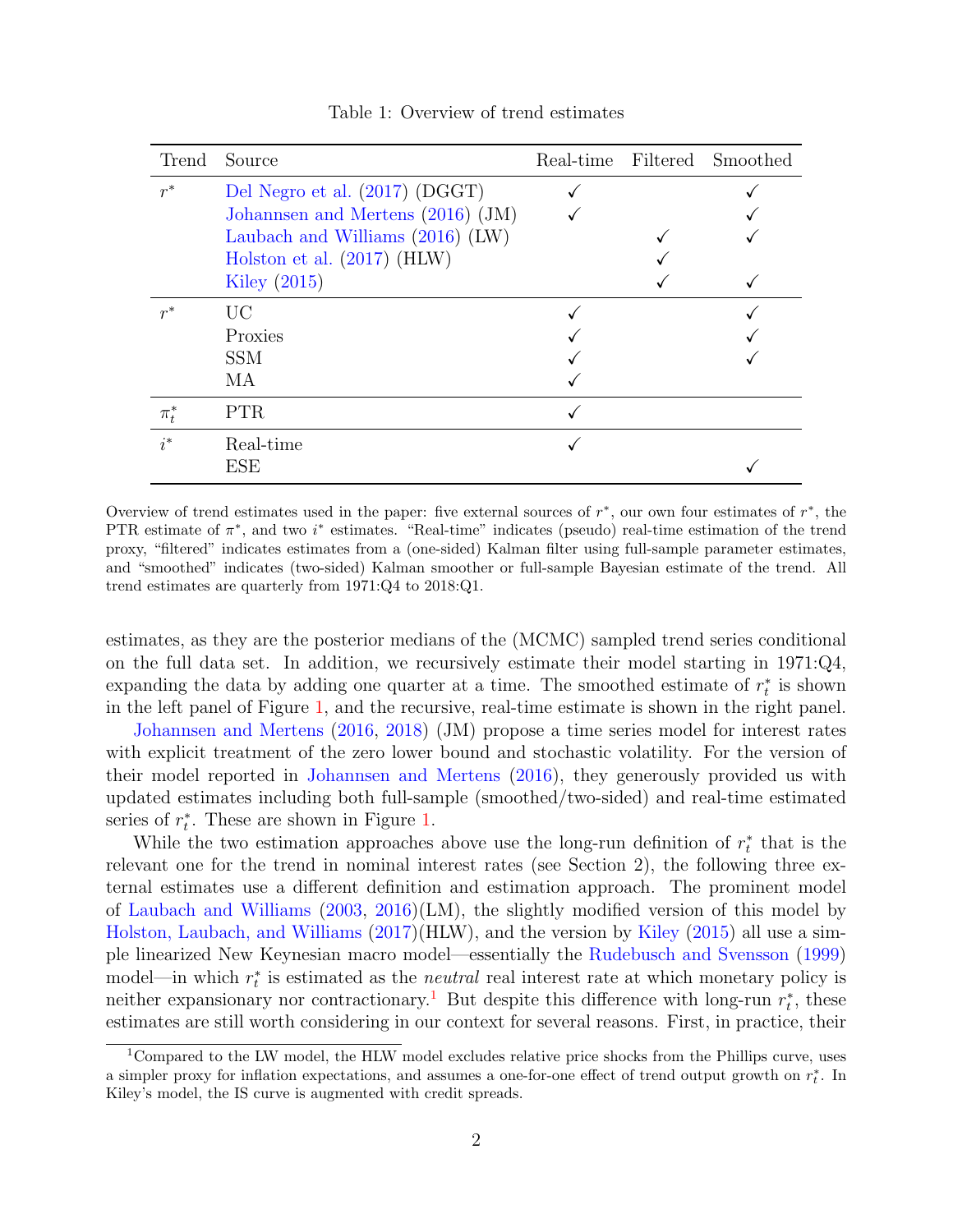"definition takes a 'longer-run' perspective, in that it refers to the level of real interest rates expected to prevail, say, five to ten years in the future, after the economy has emerged from any cyclical fluctuations and is expanding at its trend rate" [\(Laubach and Williams,](#page-24-0) [2016,](#page-24-0) p. 57), so the definitions are effectively quite close. Second, in all three of these models the neutral rate is a martingale, so at least as implemented within the models, the neutral real rate is also the long-run trend in the real rate. Third, these are among the most widely used estimates of  $r_t^*$  both in the academic literature and in practice. Accordingly, these estimates are useful additions to our analysis. A shortcoming of these estimates is that they are not available in real time. Of course, it would in principle be possible to recursively estimate these models—and for a limited time period towards the end of our sample [Laubach and Williams](#page-24-0) [\(2016\)](#page-24-0) have done this. But these macro-based estimates are by their nature very sensitive to the macroeconomic data, in particular real GDP, so that real-time data issues become a serious concern. We therefore only have filtered/one-sided estimates based on the full-sample parameter estimates, and smoothed/two-sided estimates, which are shown in the middle and right panels of Figure [1.](#page-3-0)

We exclude two other prominent estimates of  $r_t^*$ . [Lubik and Matthes](#page-24-4) [\(2015\)](#page-24-4) estimate  $r_t^*$  as the five-year forecast of the real rate from a time-varying parameter VAR model. This horizon is too short to be comparable with our long-run trend, and their implementation leads to a highly volatile estimate of  $r_t^*$ . [Christensen and Rudebusch](#page-23-4) [\(2017\)](#page-23-4) estimate  $r_t^*$  from yields on Treasury inflation-protected Securities (TIPS) using a dynamic term structure model that accounts for liquidity premia, but their sample only starts in 1998 with the introduction of TIPS.

#### <span id="page-2-0"></span>1.3 Details on our estimates of  $r_t^*$ t

Our first estimate is based on a univariate unobserved components (UC) model for the real short-term interest rate, similar to [Watson](#page-24-5) [\(1986\)](#page-24-5). Recently, [Fiorentini et al.](#page-23-5) [\(2018\)](#page-23-5) have argued that such univariate models can infer  $r_t^*$  with greater precision than the LW model. We use an ex-ante real interest rate calculated as the difference between the three-month Treasury bill rate and core PCE inflation, that is, the four-quarter percent change in the price index for personal consumption expenditures excluding food and energy items. (Inflation over the past year serves as a proxy estimate for expectations of inflation over the next quarter.) The real rate is decomposed into a random walk trend  $(r_t^*)$  and a stationary component (the real rate gap, specified as an AR(1) process with zero mean), which are the two state variables of the state-space model. The prior distributions for the parameters are uninformative, with the exception of the variance for the innovations to the random walk component, i.e., for changes in  $r_t^*$ . We use a tight prior around a low value for this variance, similar to DGGT. Specifically, the prior distribution for this variance is inverse-gamma,  $IG(\alpha/2, \delta/2)$ , with  $\alpha = 100$  and  $\delta = 0.01(\alpha + 2)$ . This implies that the mode is 0.01, and the variance of the change in  $r_t^*$  over 100 years is 4, i.e., the standard deviation is 2 (percent). This is a slightly higher mode than used by DGGT (their mode implies a standard deviation over 100 years of one percent). In our MCMC sampler, we draw the unobserved state variables using the simulation smoother of [Durbin and Koopman](#page-23-6) [\(2002\)](#page-23-6) and the parameters using standard Gibbs steps. For this model and for the following two models below, we use random starting values to initialize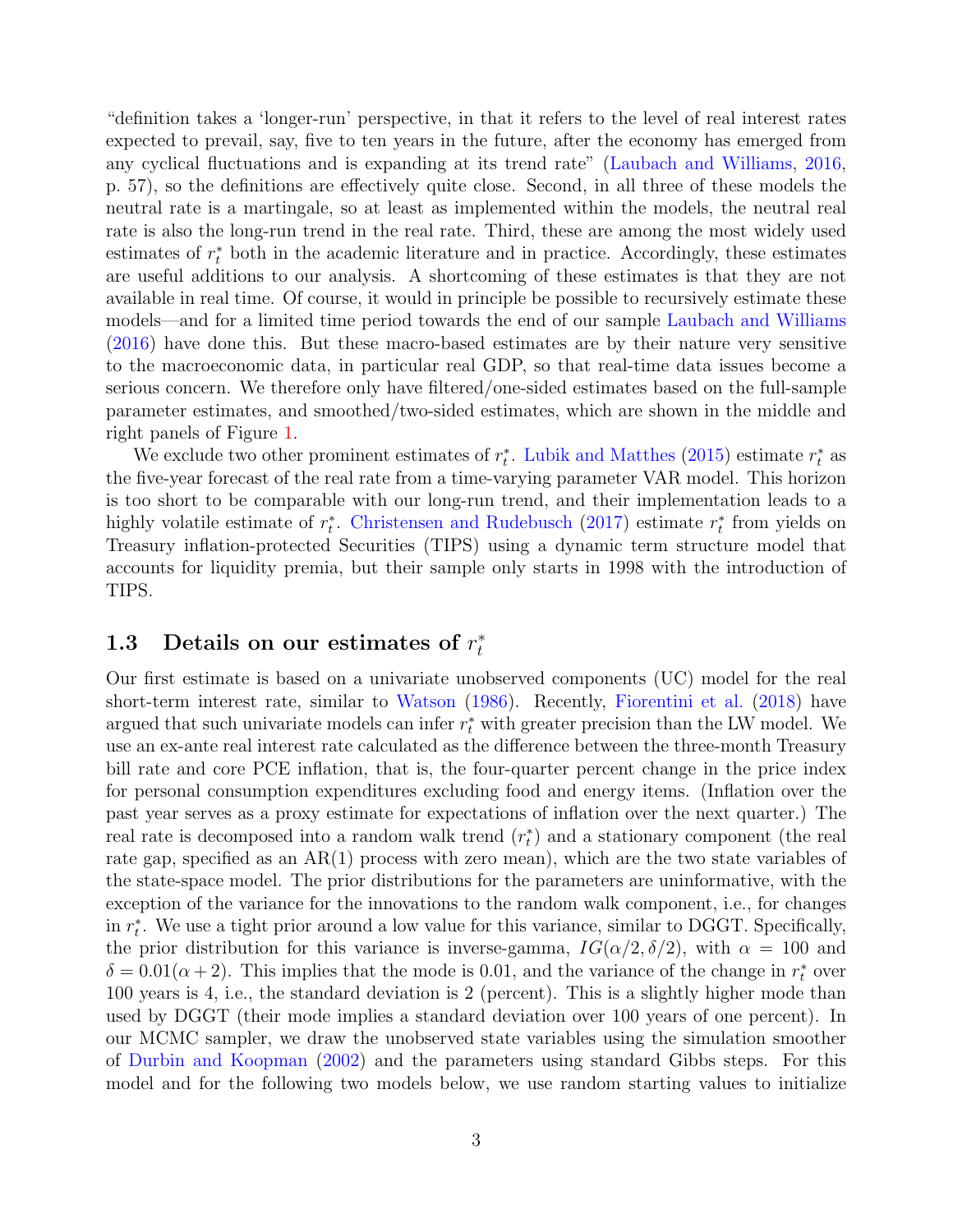

<span id="page-3-0"></span>Figure 1: External estimates of  $r_t^*$ 

Estimates of  $r_t^*$  from existing models. Left panel: smoothed/two-sided estimates. Middle panel: filtered/onesided estimates. Right panel: (pseudo) real-time estimates. The sample period is from 1971:Q4 to 2018:Q1.

our MCMC chain, and we carefully monitor convergence of the MCMC sampler. For the full-sample estimation we use 100,000 MCMC draws. For our recursive estimation, we start in 1971:Q4 with 100,000 draws, and every time we add another observation, we obtain 20,000 more draws.

The second estimate (labeled "proxies") is from a multivariate model, which augments the UC model by two additional measurement equations relating  $r_t^*$  to two proxies that recent work has shown to be important correlates of the real rate trend. The first proxy is a ten-year moving average of quarterly real GDP growth, and the second proxy is a ten-year moving average of the quarterly growth rate in the total number of hours worked in the business sector, i.e., labor force hours. The choice of these proxies is motivated by the results in [Lunsford and West](#page-24-6) [\(2019\)](#page-24-6), who document strong low-frequency correlations between these series and the real rate over a post-war sample. While these macroeconomic data are subject to data revisions, in particular real GDP, the long moving averages and the use of these series in extracting the long-run trend in the real rate lessens concerns that data revisions would materially affect our real-time trend estimate. In the additional measurement equations, the proxies are scaled by a parameter to be estimated and the measurement error is allowed to be serially correlated. The model has four state variables:  $r_t^*$ , the real-rate gap, and the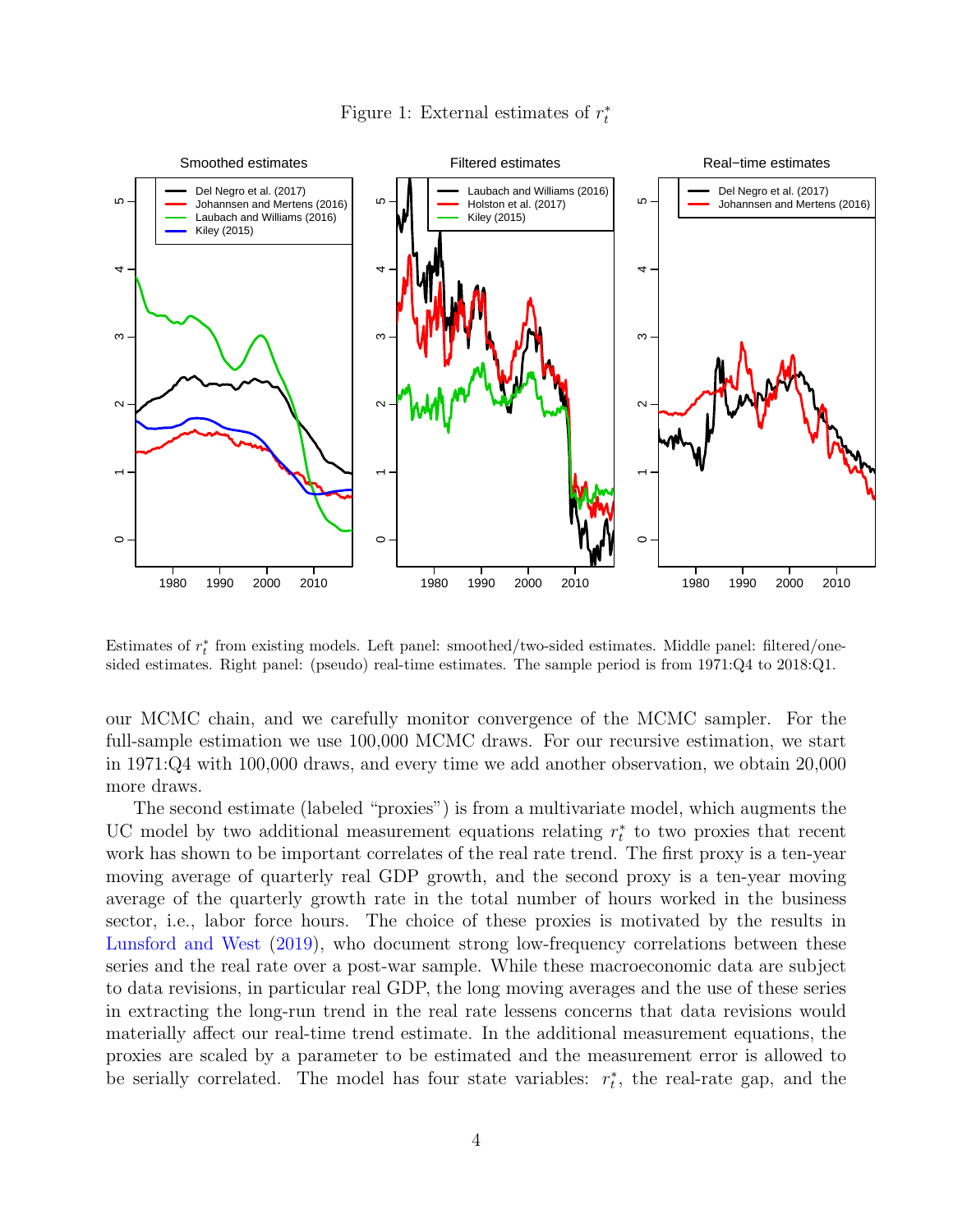two measurement errors (AR(1) processes with non-zero means). The prior distributions are uninformative, except again for the trend innovation variance, where the prior is the same as in the UC model. We design a hybrid MCMC sampler: The scaling parameters are drawn using random-walk Metropolis-Hastings steps with the state variables integrated out (i.e., using the Kalman filter to obtain the likelihood for calculation of the acceptance probability). Then, the state variables are sampled with the simulation smoother and the remaining parameters are drawn using Gibbs steps.

Our third estimate is from a state-space model (SSM) that is similar to the specification by DGGT in that it includes both inflation and the nominal short rate, and it estimates both  $r_t^*$  and  $\pi_t^*$ . The main differences are that we include neither survey expectations nor long-run yields, and that our measurement equations are somewhat more standard. Our three observation series are quarterly PCE inflation, the 3-month T-bill rate, and the PTR series for long-run inflation expectations. In addition to the trends, the two other state variables are the real-rate gap,  $r_t^g$  and the inflation gap,  $\pi_t^g$  $t<sup>g</sup>$ , which follow a bivariate VAR with four lags. The measurement equations are

$$
\pi_t = \pi_t^* + \pi_t^g + e_t^{\pi},
$$
  
\n
$$
PTR_t = \pi_t^* + e_t^{PTR},
$$
  
\n
$$
y_t^{(3m)} = \pi_t^* + E_t \pi_{t+1}^g + r_t^* + r_t^g + e_t^y,
$$

where  $e_t^{\pi}$ ,  $e_t^{PTR}$ , and  $e_t^y$  are *iid* measurement errors, and  $E_t \pi_{t+1}^g$  is implied by the VAR. The priors are generally uninformative, and for the VAR we use the same Minnessota prior as DGGT. For the variance of the innovations to both  $r_t^*$  and  $\pi_t^*$  we use smoothness prior similar to the previous two models and the same prior modes for the variances as in DGGT (equivalent to one percent and two percent standard deviation, respectively, for changes in trends over 100 years). The MCMC sampler simply combines the simulation smoother for the state variables and Gibbs steps for the other parameters.

Finally, we also calculate a simple moving-average (MA) estimate of  $r_t^*$ . The observed real-rate series is the same as in the first two models above. Denoting this series by  $r_t$ , we calculate an exponentially-weighted moving average using the recursion  $r_t^* = \alpha r_{t-1}^* + (1-\alpha)r_t$ , which we start ten years before the beginning of our sample, in 1961:Q4, with  $r_t^* = r_t$ . We use  $\alpha = 0.98$ , a value in line with earlier work estimating macro trends.

#### 1.4 Measurement error in macro trends

In establishing some stylized facts about a low-frequency macro-finance connection in Section 3, we treat the estimated macro trends as data. However, there is substantial model and estimation uncertainty attached to the various point estimates of  $r_t^*$ . Similarly, our surveybased measure of the long-run inflation trend,  $\pi_t^*$ , is also imprecise. How concerned should we be about measurement error?

Our results show that measures of macro trends are closely connected to the yield curve and that they contain important information for predicting future yields and returns. The effect of measurement error in the trend estimates on our results depends on the structure of that error. One possibility is that the trends are subject to classical measurement error, an error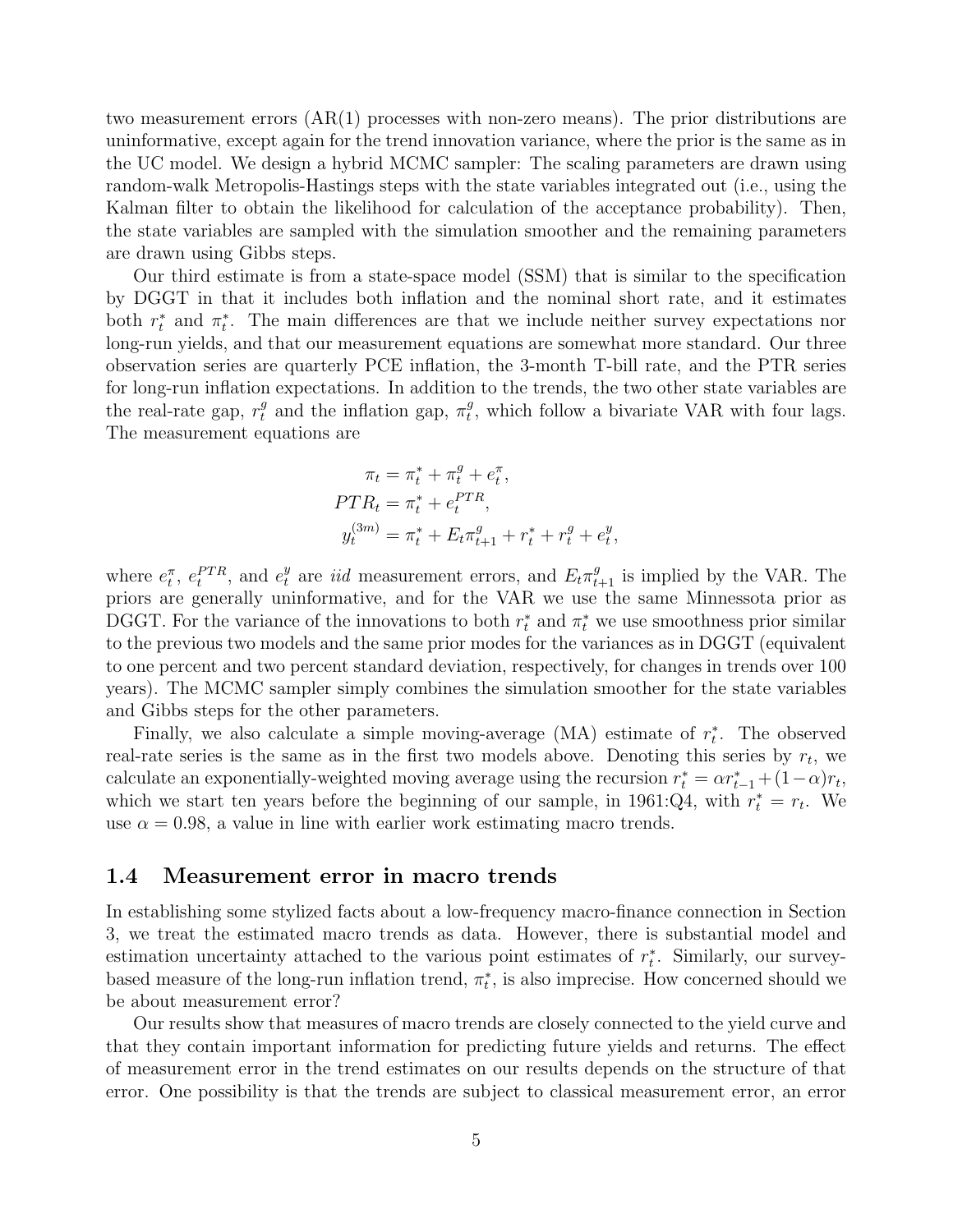<span id="page-5-0"></span>Figure 2: Our estimates of  $r_t^*$ 



Our own four estimates of  $r_t^*$ . Left panel: smoothed/two-sided estimates. Right panel: (pseudo) real-time estimates. The sample period is from 1971:Q4 to 2018:Q1.

that is orthogonal to the unobserved trend. In this case, it is well known that the coefficients in our regressions would be both less precise and biased toward zero. An alternative possibility is that the measurement error is orthogonal to the estimate of the trend, which may be more plausible since our trend proxies are estimates of the underlying trend based on the available information set [\(Mankiw and Shapiro,](#page-24-7) [1986\)](#page-24-7). This type of measurement error would make our estimates noisy though not necessarily biased [\(Hyslop and Imbens,](#page-23-7) [2001\)](#page-23-7). For either type of measurement error, the use of a noisy trend would likely lead to weaker estimated relationships than the use of the true underlying trend. Hence, accounting for measurement error suggests that our results should be viewed as a lower bound for the tightness of the connection between the yield curve and the true macro trends.

Finally, we note that our trend measures were not created on purpose to match the evolution of Treasury yields. Therefore, the connections we find could well be stronger if the trend estimates were optimized to exhibit a tight connection with or predictive power for long-term yields.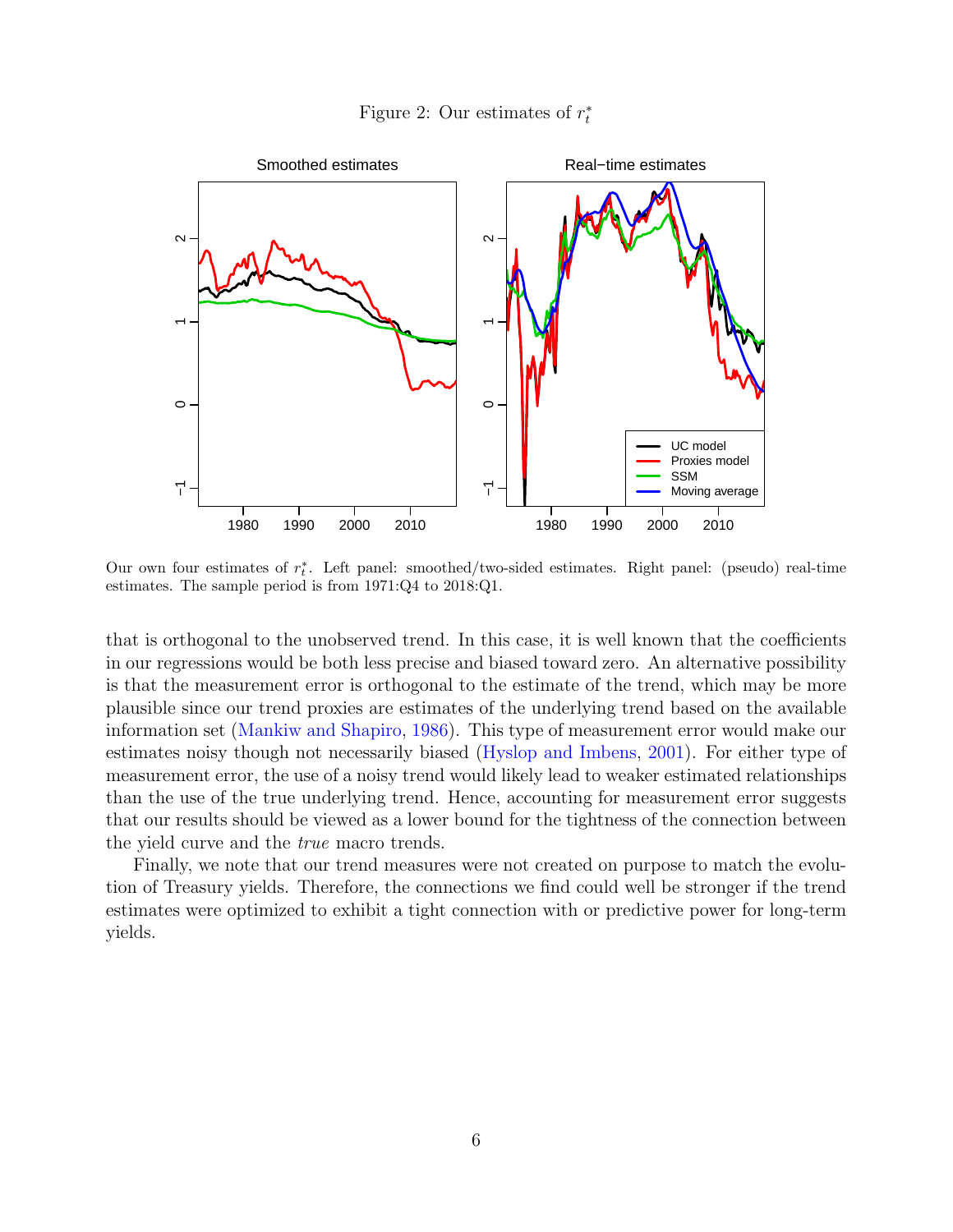## 2 Additional results

#### 2.1 Persistence and common trends

Here we report additional results for the presence of a common trend in nominal yields (Section 3.1 of the paper).

Table [2](#page-7-0) documents the extremely high persistence of various measures of nominal Treasury yields. It reports summary statistics for the two-year yield,  $y_t^{(8)}$  $t_t^{(8)}$ , the ten-year yield,  $y_t^{(40)}$  $t^{(40)}$ , and the level of the yield curve,  $L_t$ , measured as the first principal component of yields (scaled so that the loadings add up to one). Summary statistics are also reported for our macro trends, including the inflation trend, our three estimates of the real rate trend—the filtered estimate,  $r_t^{*,F}$  $t_t^{*,F}$ , the real-time estimate,  $r_t^{*,RT}$ \*, ${}^{k}R^{T}$ , and the moving-average estimate,  $r_t^{*,MA}$ —and our real-time proxy for the equilibrium nominal short rate,  $i_t^* = \pi_t^* + r_t^{*,RT}$  $t^{*,\kappa}$ . To assess whether a simple difference between yields and trends can remove the extreme persistence and make yields stationary we also report summary statistics for yields detrended in this way. Along with standard deviations, the table reports two measures of persistence: the estimated firstorder autocorrelation coefficient,  $\hat{\rho}$ , and the half-life, which indicates the number of quarters until half of a given shock has died out and is calculated as  $\ln(0.5)/\ln(\hat{\rho})$ . It also includes two tests for a unit root, the Augmented Dickey-Fuller (ADF) t-statistic and the non-parametric Phillips-Perron (PP)  $Z_{\alpha}$  statistic. For the ADF test, we include a constant and k lagged difference in the test regression, where  $k$  is determined using the general-to-specific procedure suggested by [Ng and Perron](#page-24-8) [\(1995\)](#page-24-8), starting from four lags. For the PP test, we use a Newey-West estimator of the long-run variance with four lags. In the last column, we report the p-value for the null hypothesis of stationarity using the low-frequency stationarity test  $(LFST)$  of Müller and Watson  $(2013)$ .

The yields are highly persistent, with a first-order autocorrelation coefficient of 0.97 and a half-life of around 22-27 quarters. Neither the ADF or PP tests reject a unit root, while the LFST  $p$ -values reject stationarity for each series. This evidence suggests that nominal yields can be effectively modeled as  $I(1)$  processes.

The macro trends are even more persistent. For example, our real-time estimate of  $r_t^*$ has an autocorrelation coefficient of 0.98 and a half-life of about 36 quarters. The inflation trend and  $i_t^*$  have autocorrelation coefficients of 0.99 and half-lives of 85 and 60 quarters, respectively. Unsurprisingly, these macro trend proxies exhibit pronounced trend behavior, that is, they also behave like  $I(1)$  processes.

The naive detrending method of subtracting trend proxies from yields leads to time series with much lower persistence. If only the inflation trend is subtracted, the resulting series is less persistent but still sufficiently trending that the evidence from all three tests favors a unit root. When a real rate trend— $r_t^{*,F}$  $\boldsymbol{r}^{*,F}_t, r^{*,RT}_t$ \*, $R_{t}^{*}$ , or  $r_{t}^{*}$ ,  $^{MA}$ —is also subtracted off together with  $\pi_{t}^{*}$ , the persistence drops further, and the evidence sometimes favors stationarity, depending on the specific interest rate, real rate trend proxy, and unit root test. This extremely simple detrending method, which makes the strong assumption that coefficients in the cointegration vector of yields and macro trends are all one (in absolute value), has some success, but only if both macro trends are accounted for. The evidence in Section 3.1 of the paper finds an even stronger macro-finance link when the cointegration coefficients are slightly larger than one.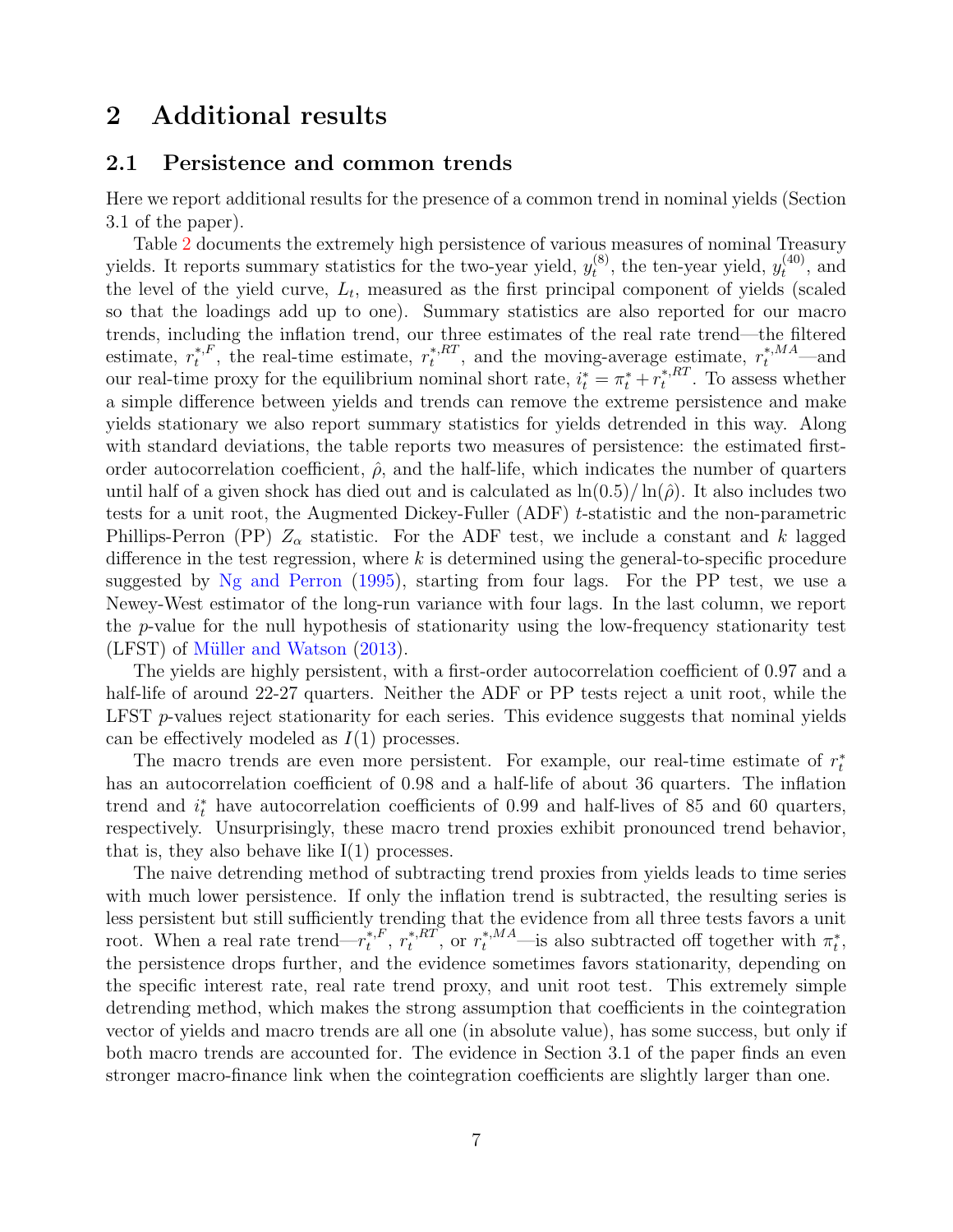| Series                              | <b>SD</b> | $\hat{\rho}$ | Half-life | ADF        | PP          | <b>LFST</b> |
|-------------------------------------|-----------|--------------|-----------|------------|-------------|-------------|
| $y_t^{(8)}$                         | 3.54      | 0.97         | 21.9      | $-1.25$    | $-4.59$     | 0.00        |
| $y_t^{(8)} - \pi_t^*$               | 2.26      | 0.93         | 9.1       | $-2.07$    | $-11.09$    | 0.00        |
| $y_t^{(8)} - \pi_t^* - r_t^{*,F}$   | 1.61      | 0.87         | 4.9       | $-3.21**$  | $-22.58***$ | 0.10        |
| $y_t^{(8)} - \pi_t^* - r_t^{*,RT}$  | 2.00      | 0.92         | 7.8       | $-2.24$    | $-13.23*$   | 0.00        |
| $y_t^{(8)}-\pi^*_t-r_t^{*,MA}$      | 2.05      | 0.91         | 7.8       | $-2.35$    | $-13.83*$   | 0.01        |
| $y_t^{(40)}$                        | 2.94      | 0.97         | 26.4      | $-1.13$    | $-3.11$     | 0.00        |
| $y_t^{(40)} - \pi_t^*$              | 1.67      | 0.93         | 9.4       | $-2.32$    | $-9.72$     | 0.01        |
| $y_t^{(40)} - \pi_t^* - r_t^{*,F}$  | 1.17      | 0.87         | 5.0       | $-3.61***$ | $-22.87***$ | 0.23        |
| $y_t^{(40)} - \pi_t^* - r_t^{*,RT}$ | 1.33      | 0.90         | 6.7       | $-2.51$    | $-15.16**$  | 0.00        |
| $y_t^{(40)} - \pi_t^* - r_t^{*,MA}$ | 1.36      | 0.90         | 6.8       | $-3.04**$  | $-16.01**$  | 0.01        |
| $L_{t}$                             | 3.13      | 0.97         | 26.6      | $-1.20$    | $-3.42$     | 0.00        |
| $L_t - \pi_t^*$                     | 1.84      | 0.93         | 9.8       | $-1.91$    | $-9.69$     | 0.00        |
| $L_t-\pi^*_t-r^{*,F}_t$             | 1.24      | 0.87         | 4.8       | $-2.99**$  | $-23.03***$ | 0.20        |
| $L_t - \pi_t^* - r_t^{*,RT}$        | 1.54      | 0.91         | 7.7       | $-2.19$    | $-13.05*$   | 0.00        |
| $L_t-\pi^*_t-r^{*,MA}_t$            | 1.58      | 0.91         | 7.6       | $-2.36$    | $-13.90*$   | 0.01        |
| $\pi_t^*$                           | 1.60      | 0.99         | 85.4      | $-0.62$    | $-1.16$     | 0.00        |
| $r_t^{*,F}$                         | 1.03      | 0.97         | 27.2      | $-0.67$    | $-1.16$     | 0.00        |
| $r_t^{\ast, RT}$                    | 0.59      | 0.98         | 36.2      | $-0.77$    | $-1.04$     | 0.03        |
| $r_t^{\ast,MA}$                     | 0.70      | 0.98         | 43.4      | $-0.75$    | 1.31        | 0.03        |
| $i_t^* = \pi_t^* + r_t^{*,RT}$      | 1.72      | 0.99         | 59.7      | $-0.30$    | $-0.28$     | 0.00        |

<span id="page-7-0"></span>Table 2: Persistence of interest rates, macroeconomic trends, and differences

Standard deviation (SD); first-order autocorrelation coefficient ( $\hat{\rho}$ ); half-life (ln(0.5)/ln( $\hat{\rho}$ )); Augmented Dickey-Fuller (ADF) and Phillips-Perron (PP) unit root test statistics (with \*,\*\* and \*\*\* indicating significance at 10%, 5%, and 1% level) and p-values for Mueller-Watson low-frequency stationary test (LFST), for the two-year yield,  $y_t^{(8)}$ , the ten-year yield,  $y_t^{(40)}$ , the level of the yield curve (the first principal component of yields),  $L_t$ , the detrended yields, and macro trends. The r<sup>\*</sup>-estimates are the filtered ("F"), real-time ("RT") and moving-average ("MA") estimates described in Section 2 of the paper. The data are quarterly from 1971:Q4 to 2018:Q1.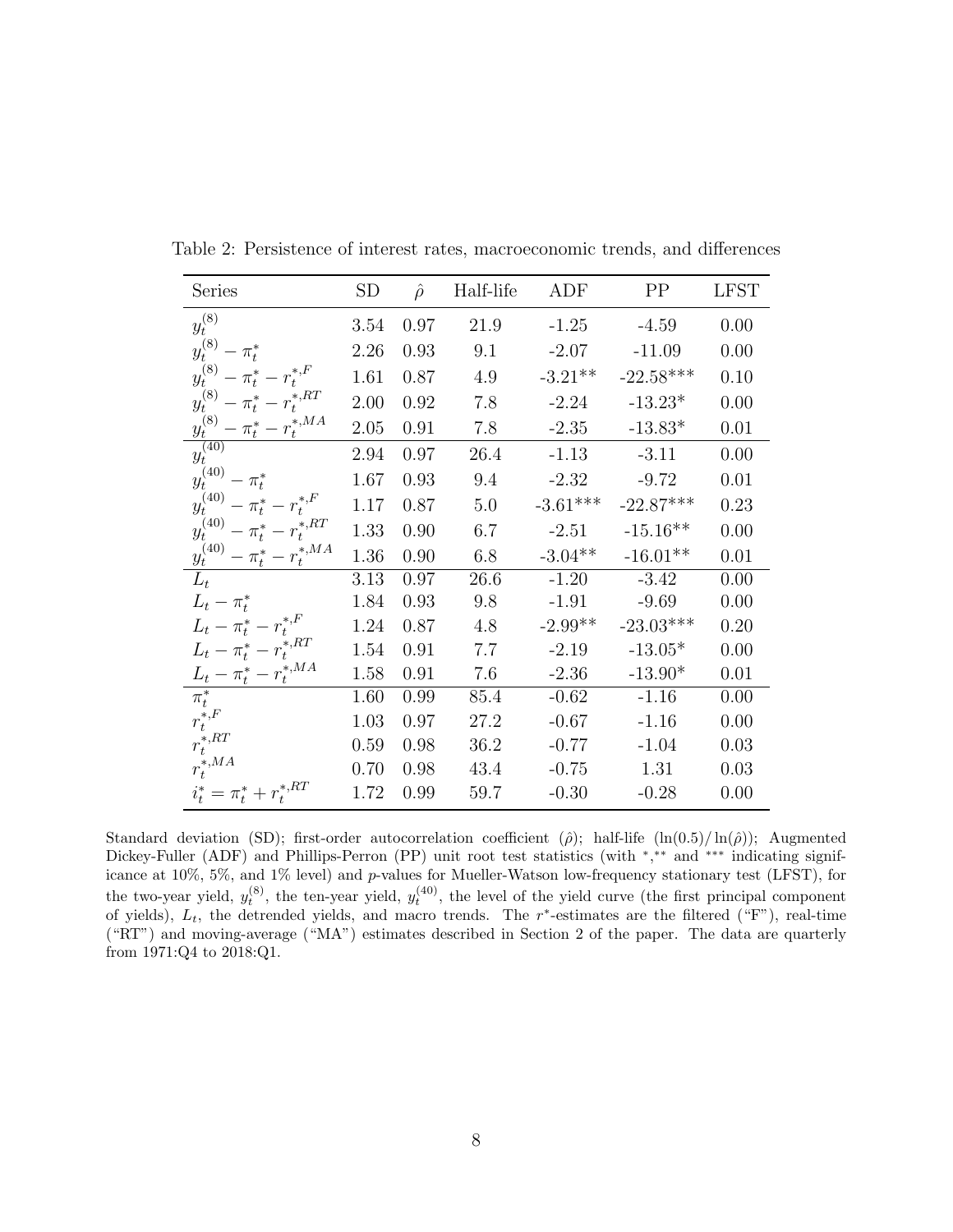|                    | Level   | (1)       | (2)        | (3)         | (4)        | (5)         |
|--------------------|---------|-----------|------------|-------------|------------|-------------|
| constant           | 6.48    | $-0.23$   | $-1.17$    | $-2.59$     | $-0.84$    | $-3.06$     |
|                    | (0.55)  | (0.62)    | (0.35)     | (0.44)      | (0.42)     | (0.37)      |
| $\pi^*_t$          |         | 1.76      | 1.31       | 1.56        | 1.45       |             |
|                    |         | (0.13)    | (0.11)     | (0.08)      | (0.09)     |             |
| $r_t^*$            |         |           | 1.13       | 1.90        | 1.11       |             |
|                    |         |           | (0.15)     | (0.16)      | (0.12)     |             |
| $i_t^*$            |         |           |            |             |            | 1.75        |
|                    |         |           |            |             |            | (0.07)      |
| $R^2$              |         | 0.83      | 0.93       | 0.96        | 0.97       | 0.94        |
| Memo: $r^*$        |         |           | filtered   | real-time   | mov. avg.  | real-time   |
| <b>SD</b>          | 2.94    | 1.39      | 1.10       | 0.85        | 1.10       | 0.81        |
| $\hat{\rho}$       | 0.97    | 0.87      | 0.82       | 0.72        | 0.81       | 0.67        |
| Half-life          | 26.4    | 5.1       | 3.5        | 2.1         | 3.3        | 1.8         |
| ADF                | $-1.13$ | $-2.68$   | $-3.44$    | $-3.92**$   | $-3.44$    | $-4.26**$   |
| PP                 | $-3.11$ | $-20.07*$ | $-31.16**$ | $-51.73***$ | $-32.57**$ | $-61.30***$ |
| <b>LFST</b>        | 0.00    | 0.04      | 0.27       | 0.37        | 0.09       | 0.84        |
| Johansen $r = 0$   |         | 10.10     | 29.31      | $43.26***$  | $38.11***$ | $21.19**$   |
| Johansen $r = 1$   |         | 0.90      | 5.96       | 11.13       | 10.22      | 0.71        |
| ECM $\hat{\alpha}$ |         | $-0.10$   | $-0.16$    | $-0.29$     | $-0.33$    | $-0.32$     |
|                    |         | (0.03)    | (0.05)     | (0.07)      | (0.09)     | (0.07)      |

<span id="page-8-0"></span>Table 3: Cointegration regressions and tests for the level of the yield curve

Dynamic OLS regressions for the level of the yield curve,  $L_t$ , (the first principal component of yields) on macroeconomic trends, including four leads and lags of  $\Delta L_t$  and differenced trend variables. Newey-West standard errors using six lags are in parentheses. The  $r^*$  estimates are described in Section 2 of the paper, and the long-run nominal short rate  $i_t^*$  is the sum of  $\pi_t^*$  and the real-time estimate of  $r_t^*$ . For the cointegration residuals (and, in the first column, for the yield level itself), the second panel reports standard deviations (SD), first-order autocorrelation coefficients ( $\hat{\rho}$ ), half-lives (ln(0.5)/ln( $\hat{\rho}$ )), Augmented Dickey-Fuller (ADF) and Phillips-Perron  $(PP)$  unit root test statistics, and  $p$ -values for Mueller-Watson low-frequency stationary test (LFST). The table also reports the Johansen trace statistic which tests whether the cointegration rank  $(r)$  among the  $L_t$  and the macro trends is zero/one against the alternative that it exceeds zero/one, using four lags in the VAR. For ADF, PP and Johansen tests \*,\*\* and \*\*\* indicate significance at 10%, 5%, and 1% level. Estimates of the coefficient  $\alpha$  (with White standard errors) on the cointegration residual in the error-correction model (ECM) for  $\Delta L_t$  that also includes an intercept, four lags of  $\Delta L_t$ , and four lags of differenced macro trends. The data are quarterly from 1971:Q4 to 2018:Q1.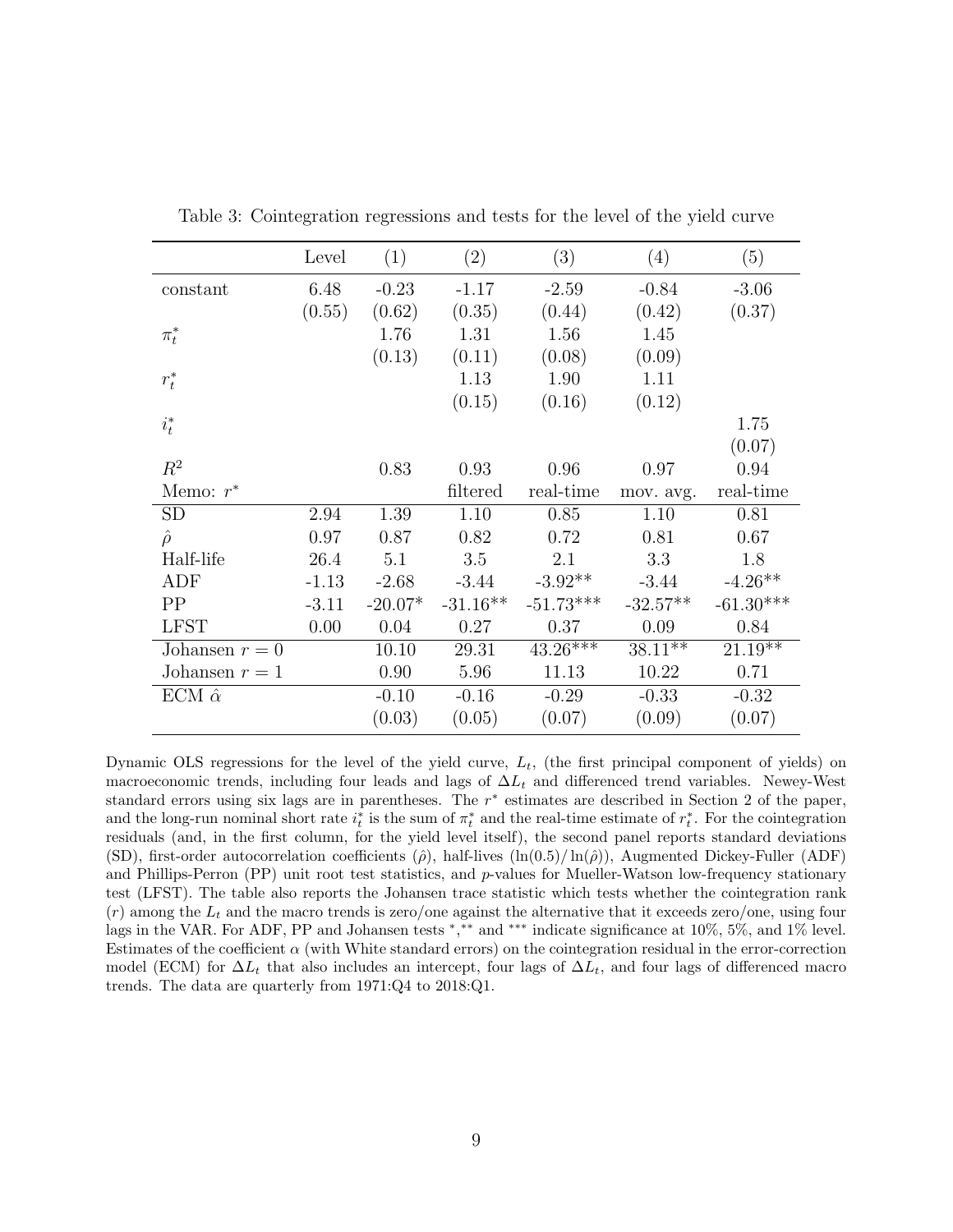|     |        | Yields only |                 |       | Yields and $i^*$ |        |                 |         |        |
|-----|--------|-------------|-----------------|-------|------------------|--------|-----------------|---------|--------|
|     | PC1    | PC2         | PC <sub>3</sub> | $R^2$ | PC1              | PC2    | PC <sub>3</sub> | $i^*$   | $R^2$  |
| 2y  | 0.06   | 0.05        | $-0.65$         | 0.05  | 0.70             | 0.12   | $-0.26$         | $-1.19$ | 0.15   |
|     | (0.06) | (0.06)      | (0.50)          |       | (0.22)           | (0.05) | (0.52)          | (0.37)  | [0.02] |
| 5y  | 0.08   | 0.22        | $-1.72$         | 0.08  | 1.53             | 0.38   | $-0.80$         | $-2.74$ | 0.18   |
|     | (0.11) | (0.12)      | (0.87)          |       | (0.41)           | (0.10) | (0.89)          | (0.70)  | [0.00] |
| 7y  | 0.08   | 0.34        | $-2.19$         | 0.08  | 2.06             | 0.56   | $-0.94$         | $-3.74$ | 0.19   |
|     | (0.14) | (0.15)      | (1.11)          |       | (0.53)           | (0.13) | (1.14)          | (0.90)  | [0.00] |
| 10y | 0.09   | 0.51        | $-2.74$         | 0.09  | 2.90             | 0.83   | $-0.96$         | $-5.31$ | 0.20   |
|     | (0.20) | (0.20)      | (1.56)          |       | (0.71)           | (0.18) | (1.57)          | (1.23)  | [0.00] |
| 15y | 0.08   | 0.83        | $-3.70$         | 0.09  | 4.13             | 1.28   | $-1.15$         | $-7.64$ | 0.21   |
|     | (0.28) | (0.29)      | (2.20)          |       | (0.99)           | (0.26) | (2.17)          | (1.72)  | [0.00] |

<span id="page-9-0"></span>Table 4: Excess return regressions for individual maturities

Predictive regressions for quarterly excess returns on bonds with maturities 2, 5, 7, 10 and 15 years. The predictors are the first three principal components of yields (PC1, PC2, PC3) and, in the second specification, the long-run nominal short rate  $i_t^*$ , the sum of  $\pi_t^*$  and the real-time estimate of  $r_t^*$  (see Section 2 of the paper). Numbers in parentheses are White standard errors and in squared brackets are small-sample p-values for the spanning hypothesis (that the coefficient on  $i_t^*$  is zero) obtained with the bootstrap method of [Bauer and](#page-22-1) [Hamilton](#page-22-1) [\(2018\)](#page-22-1). The data are quarterly from 1971:Q4 to 2018:Q1.

Table [3](#page-8-0) shows the results for a cointegration analysis similar to the one carried out in Section 3.1 of the paper, here applied to the level of the yield curve. The results are qualitatively similar to those we reported in the paper (Table 1) for the ten-year yield.

### 2.2 Predicting excess returns

Here we report additional results for excess return predictions using macro trends (Section 3.2 of the paper).

For assessing the predictive power of macro trends for excess bond returns, the paper focuses on returns that are averaged across bond maturities from two to 15 years. Table [4](#page-9-0) shows (full-sample) estimates for individual maturites. It compares the usual yields-only specification to the specification that also includes our estimate of the long-run nominal short rate  $i_t^*$ . For all maturities, the addition of  $i_t^*$  (i) substantially raises  $R^2$ , (ii) makes both the level (PC1) and slope (PC2) strongly significant predictors, and (iii) leads to a large and strongly significant coefficient on  $i_t^*$  itself. This trend coefficient has the opposite sign and a somewhat larger magnitude than the coefficient on the level. These findings all closely parallel those in reported in the paper (Table 2). In addition, the results here show that the coefficients on both yield predictors and  $i_t^*$  rise with maturity, due to the fact that return volatility scales with bond maturity. Finally, it is noteworthy that for the two-year maturity, excess returns appear unpredictable with yield information alone, but become strongly predictable once our trend proxy is added.

In the presence of persistent predictors, it is generally difficult to interpret the magnitude of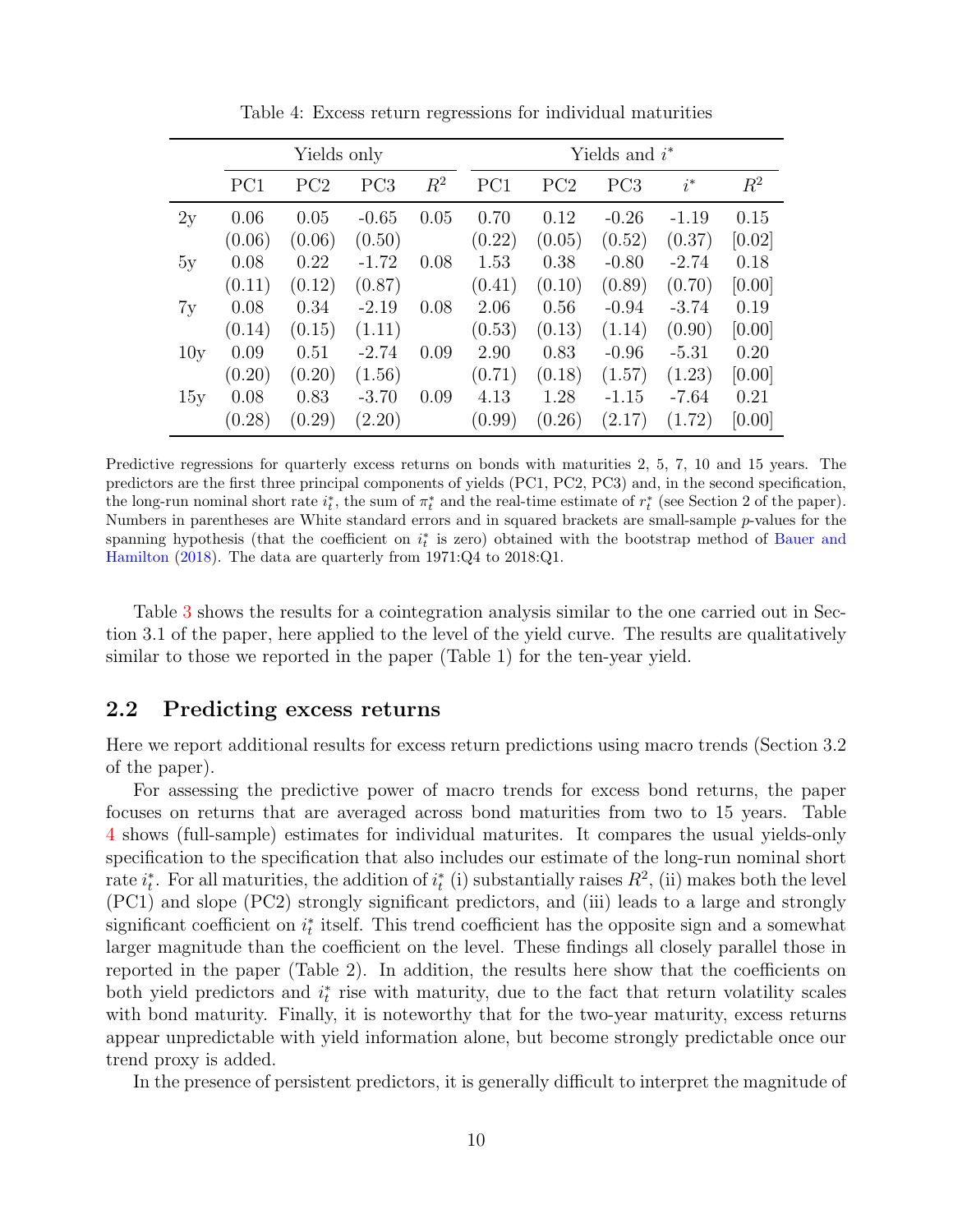$R<sup>2</sup>$  as a measure of predictive accuracy, because persistent predictors that are truly irrelevant in population can substantially increase  $R^2$  in small samples [\(Bauer and Hamilton,](#page-22-1) [2018\)](#page-22-1). To be able to better interpret the  $R^2$  we use our bootstrap to generate small-sample distributions of  $R^2$  under the spanning hypothesis (that is, under the null that the three PCs of yields contain all the relevant information for predicting returns). We then compare the statistics obtained in the actual data to the quantiles of these bootstrap distributions. If the level or change of a regression  $R^2$  is outside of the 95%-bootstrap interval then the regression results are inconsistent with the spanning hypothesis and suggest that additional predictors beyond yields alone are statistically significant.

The top panel of Table [5](#page-11-0) reports this comparison for the specifications with (i) only yields, (ii) yields and  $\pi_t^*$ , (iii) yields,  $\pi_t^*$  and the real-time estimate of  $r_t^*$ , and (iv) yields and  $i_t^*$ . Adding  $\pi_t^*$  to the regression increases  $R^2$  by 7 percentage points, while the 95%-bootstrap interval indicates that under the null hypothesis it would be uncommon to observe an increase in  $R^2$  of more than 5 percentage points. Adding the real-time  $r_t^*$  estimate increases  $R^2$  to 21%, and the increase relative to the yields-only specification is 12 percentage points, while the bootstrap suggests an increase of at most 7 percentage points would be plausible under the null. Adding just  $i_t^*$  also increases  $R^2$  by 12 percentage points—much more than is plausible under the null. In the post-1985 subsample, the increase in  $R^2$  from only adding  $\pi_t^*$  is not statistically significant, whereas the increases from adding either both macro trends or only  $i_t^*$  are significant.

### 3 Details on dynamic term structure model

#### 3.1 Dynamic system

The evolution of the state variables under the real-world (or physical) probability measure, denoted as the P-measure, is

<span id="page-10-1"></span>
$$
P_t = \bar{P} + \gamma \tau_t + \tilde{P}_t, \quad \tau_t = \tau_{t-1} + \eta_t, \quad \tilde{P}_t = \Phi \tilde{P}_{t-1} + \tilde{u}_t,
$$
\n(1)

and this is the common trends representation of the dynamic system [\(Stock and Watson,](#page-24-10) [1988\)](#page-24-10). The state variables  $Z_t = (\tau, P'_t)'$  are cointegrated:  $\beta' Z_t \sim I(0)$ , with  $\beta = (-\gamma, I_N)'$  and obvious choice for the N cointegration vectors. Because yields are just linear combinations of the risk factors, they are also cointegrated with a single common trend.

To derive the VAR representation of the dynamic system, substitute for  $\tilde{P}_t$  and  $\tilde{P}_{t-1}$  in the VAR equation, using  $\tilde{P}_t = P_t - \bar{P} - \gamma \tau_t$ . This yields

$$
P_t = (I_N - \Phi)\bar{P} + \Phi P_{t-1} + \gamma \tau_t - \Phi \gamma \tau_{t-1} + \tilde{u}_t
$$
  
=  $(I_N - \Phi)\bar{P} + (I_N - \Phi)\gamma \tau_{t-1} + \Phi P_{t-1} + u_t,$ 

where the last equation defines the innovations to  $P_t$ ,  $u_t = \gamma \eta_t + \tilde{u}_t$ , which have covariance matrix  $\Omega = E(u_t u'_t) = \gamma \gamma' \sigma_\eta^2 + \Omega$ . Thus, the VAR representation for  $Z_t$  is

<span id="page-10-0"></span>
$$
Z_t = \mu_Z + \Phi_Z Z_{t-1} + v_t, \quad v_t = (\eta_t, u'_t)', \tag{2}
$$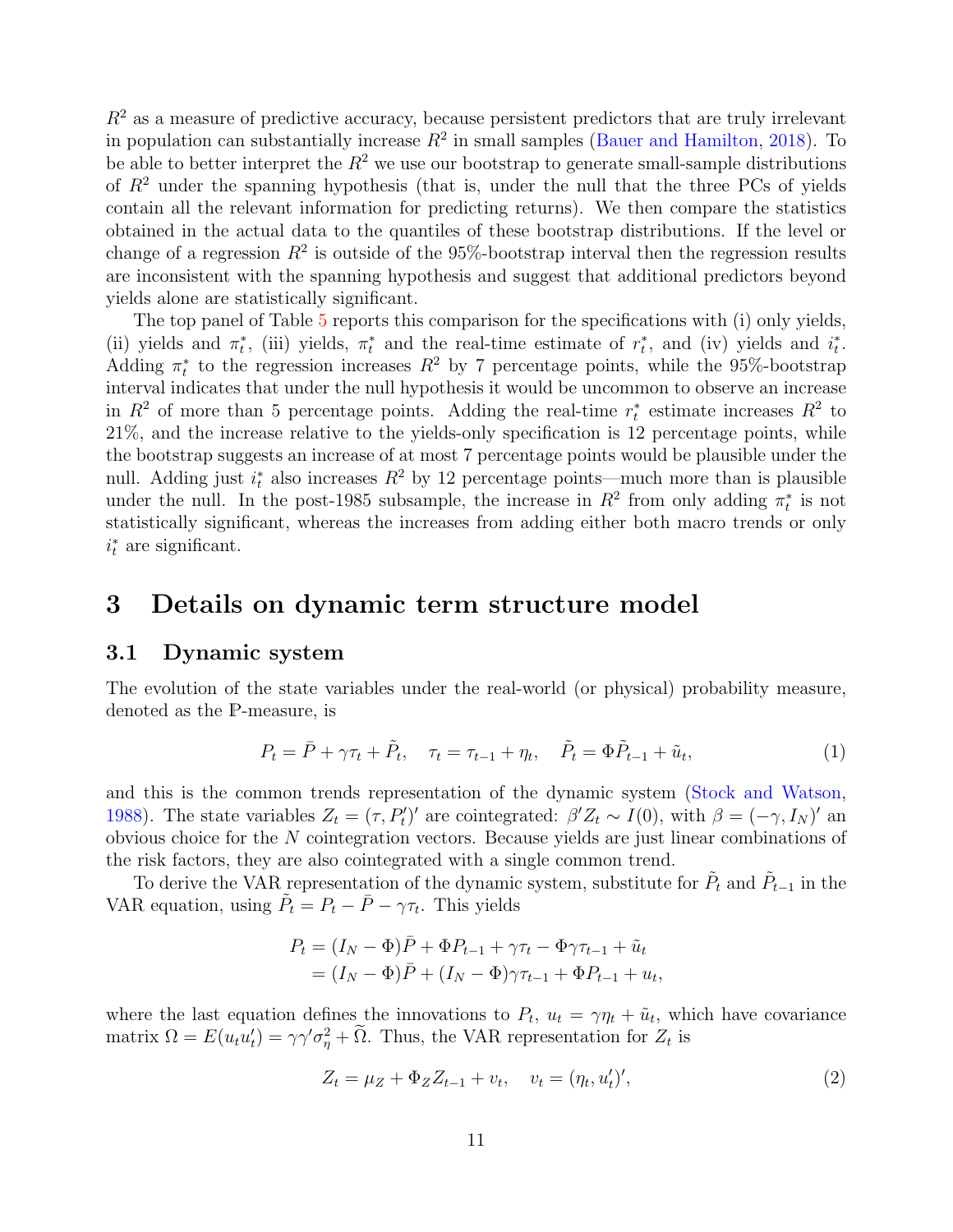|                                           | Full sample: $1971:Q4-2018:Q1$ |                 |              | Subsample: 1985:Q1-2018:Q1 |  |
|-------------------------------------------|--------------------------------|-----------------|--------------|----------------------------|--|
| Predictors                                | $R^2$                          | $\Delta R^2$    | $R^2$        | $\Delta R^2$               |  |
| Yields only                               | 0.09                           |                 | 0.08         |                            |  |
|                                           | [0.03, 0.19]                   |                 | [0.03, 0.18] |                            |  |
| Yields and $\pi_t^*$                      | 0.16                           | 0.07            | 0.10         | 0.02                       |  |
|                                           | [0.04, 0.20]                   | [0.00, 0.05]    | [0.04, 0.19] | [0.00, 0.05]               |  |
| Yields, $\pi_t^*$ and $r_t^*$             | 0.21                           | 0.12            | 0.19         | 0.10                       |  |
|                                           | [0.05, 0.21]                   | [0.00, 0.07]    | [0.05, 0.20] | [0.00, 0.07]               |  |
| Yields and $i_t^*$                        | 0.21                           | 0.12            | 0.16         | 0.07                       |  |
|                                           | [0.04, 0.20]                   | [0.00, 0.04]    | [0.04, 0.19] | [0.00, 0.04]               |  |
| Yields detrended by $\pi_t^*$             | 0.15                           | 0.07            | 0.08         | $-0.00$                    |  |
|                                           | [0.03, 0.19]                   | $[-0.03, 0.04]$ | [0.03, 0.18] | $[-0.03, 0.04]$            |  |
| Yields deternded by $\pi_t^*$ and $r_t^*$ | 0.18                           | 0.09            | 0.17         | 0.09                       |  |
|                                           | [0.04, 0.19]                   | $[-0.04, 0.05]$ | [0.03, 0.18] | $[-0.04, 0.05]$            |  |
| Yields detrended by $i_t^*$               | 0.20                           | 0.12            | 0.14         | 0.06                       |  |
|                                           | [0.03, 0.19]                   | $[-0.03, 0.03]$ | [0.03, 0.18] | $[-0.03, 0.03]$            |  |

<span id="page-11-0"></span>Table 5: Predictive power:  $R^2$  with small-sample bootstrap intervals

Predictive power of regressions for quarterly excess bond returns, averaged across two- to 15-year maturities. The predictors are three principal components (PCs) of yields, the PTR estimate of the inflation trend  $\pi_t^*$ , our real-time estimate of the equilibrium real rate  $r_t^*$ , and the equilibrium nominal short rate  $i_t^*$  taken as the sum of these inflation and real-rate trend estimates. The last three specifications use detrended yields, that is, three PCs of the yield residuals in regressions on (i)  $\pi_t^*$ , (ii)  $\pi_t^*$  and  $r_t^*$ , or (iii)  $i_t^*$ . Increase in  $R^2$  $(\Delta R^2)$  is reported relative to the first specification with only PCs of yields. Numbers in square brackets are 95%-bootstrap intervals obtained by calculating the same regressions statistics in 5,000 bootstrap data sets generated under the (spanning) null hypothesis that only yields have predictive power for bond returns, using the bootstrap method of [Bauer and Hamilton](#page-22-1) [\(2018\)](#page-22-1).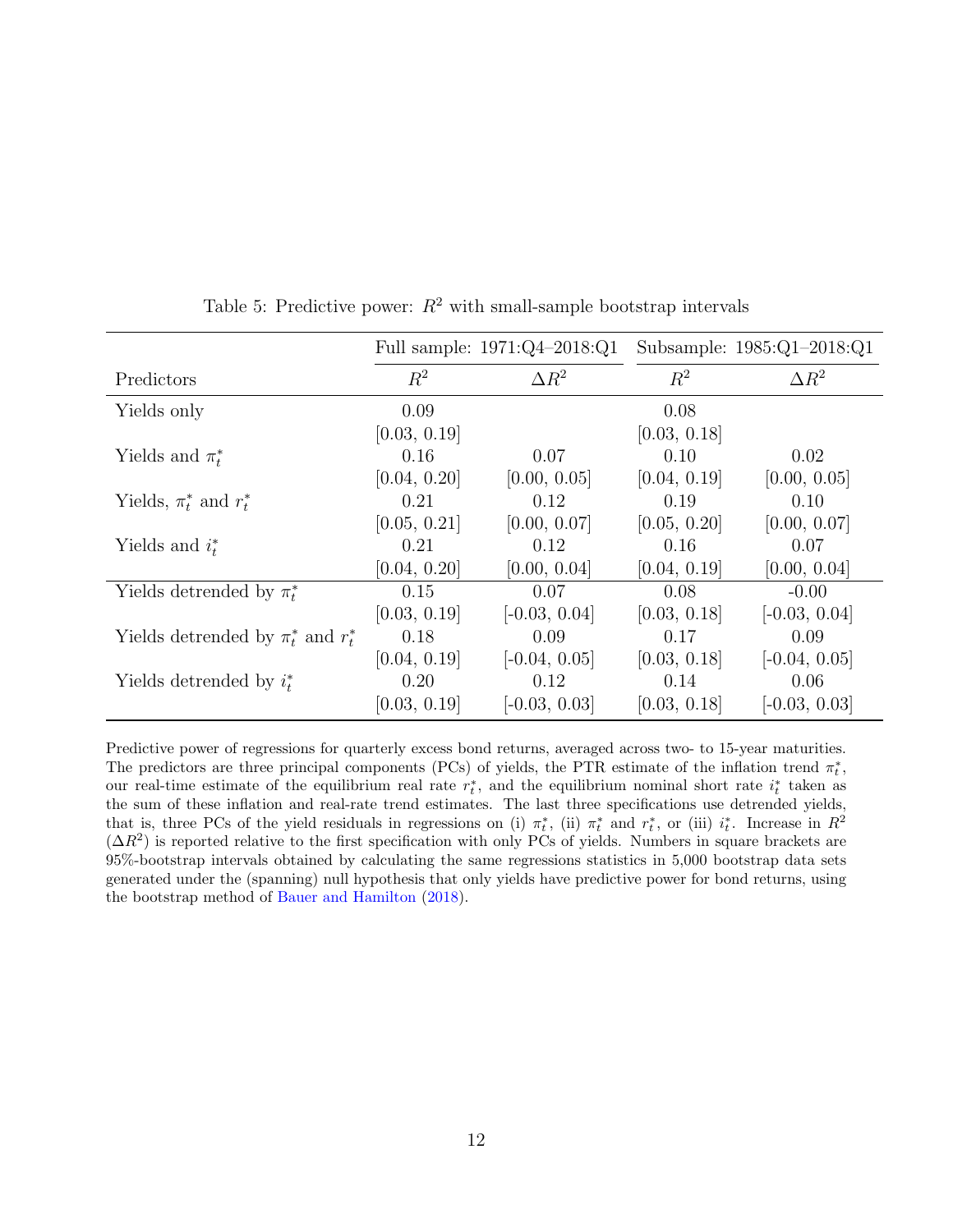with

$$
\mu_Z = \begin{pmatrix} 0 \\ (I_n - \Phi)\bar{P} \end{pmatrix},
$$

$$
\Phi_Z = \begin{pmatrix} 1 & 0_{1 \times N} \\ (I_N - \Phi)\gamma & \Phi \end{pmatrix},
$$

and innovation covariance matrix

$$
\Omega_v = E(v_t v'_t) = \begin{pmatrix} \sigma_\eta^2 & \gamma' \sigma_\eta^2 \\ \gamma \sigma_\eta^2 & \Omega \end{pmatrix}.
$$

This is obviously a cointegrated VAR with one common trend and N cointegration vectors since  $\Phi_Z$  has exactly one eigenvalue equal to unity.

The vector-error-correction (VEC) representation is

$$
\Delta Z_t = \mu_Z + \alpha \beta' Z_{t-1} + v_t, \quad \alpha = \begin{pmatrix} 0 \\ \Phi - I_N \end{pmatrix}, \ \beta = \begin{pmatrix} -\gamma' \\ I_N \end{pmatrix},
$$

where  $\Phi_Z - I_{N+1} = \alpha \beta'$ . Since the intercept can be written as  $\mu_Z = -\alpha \beta'(0, \bar{P}')'$ , the cointegration residual is  $\beta'(Z_{t-1}-(0,\bar{P}')')=\tilde{P}_{t-1}$ . It Granger-causes the yield factors according to the last N equations of the VEC representation, which can be written as

$$
\Delta P_t = (\Phi - I_N)\tilde{P}_{t-1} + u_t.
$$

That is, deviations of the time-t yield factors from their equilibrium,  $P_t = \bar{P} + \gamma \tau_t$ , are reduced over time by future changes in yields.

#### 3.2 Risk-neutral dynamics and stochastic discount factor

The dynamic system under the risk-neutral measure Q is

<span id="page-12-0"></span>
$$
P_t = \mu^{\mathbb{Q}} + \Phi^{\mathbb{Q}} P_{t-1} + u_t^{\mathbb{Q}},\tag{3}
$$

where the innovations  $u_t^{\mathbb{Q}}$  are *iid* normal with covariance matrix  $\Omega$ . We assume that under Q the yield factors follow a stationary VAR. This specification avoids the counterfactual implication of a unit root under Q that yields and forward rates diverge to minus infinity with maturity—in that case the conditional variance of future short rates, and hence the convexity in yields, would be unbounded, as discussed below in [3.3.](#page-14-0)

From the short rate equation

<span id="page-12-1"></span>
$$
i_t = \delta_0 + \delta'_1 P_t. \tag{4}
$$

and the Q-dynamics in  $(3)$  it follows that the long-run mean of the short rate under Q is constant and given by

$$
E^{\mathbb{Q}}(i_t) = \delta_0 + \delta'_1 E^{\mathbb{Q}}(P_t) = \delta_0 + \delta'_1 (I_N - \Phi^{\mathbb{Q}})^{-1} \mu^{\mathbb{Q}}.
$$

It further follows from our specification that the trend  $\tau_t$  is unspanned by yields, meaning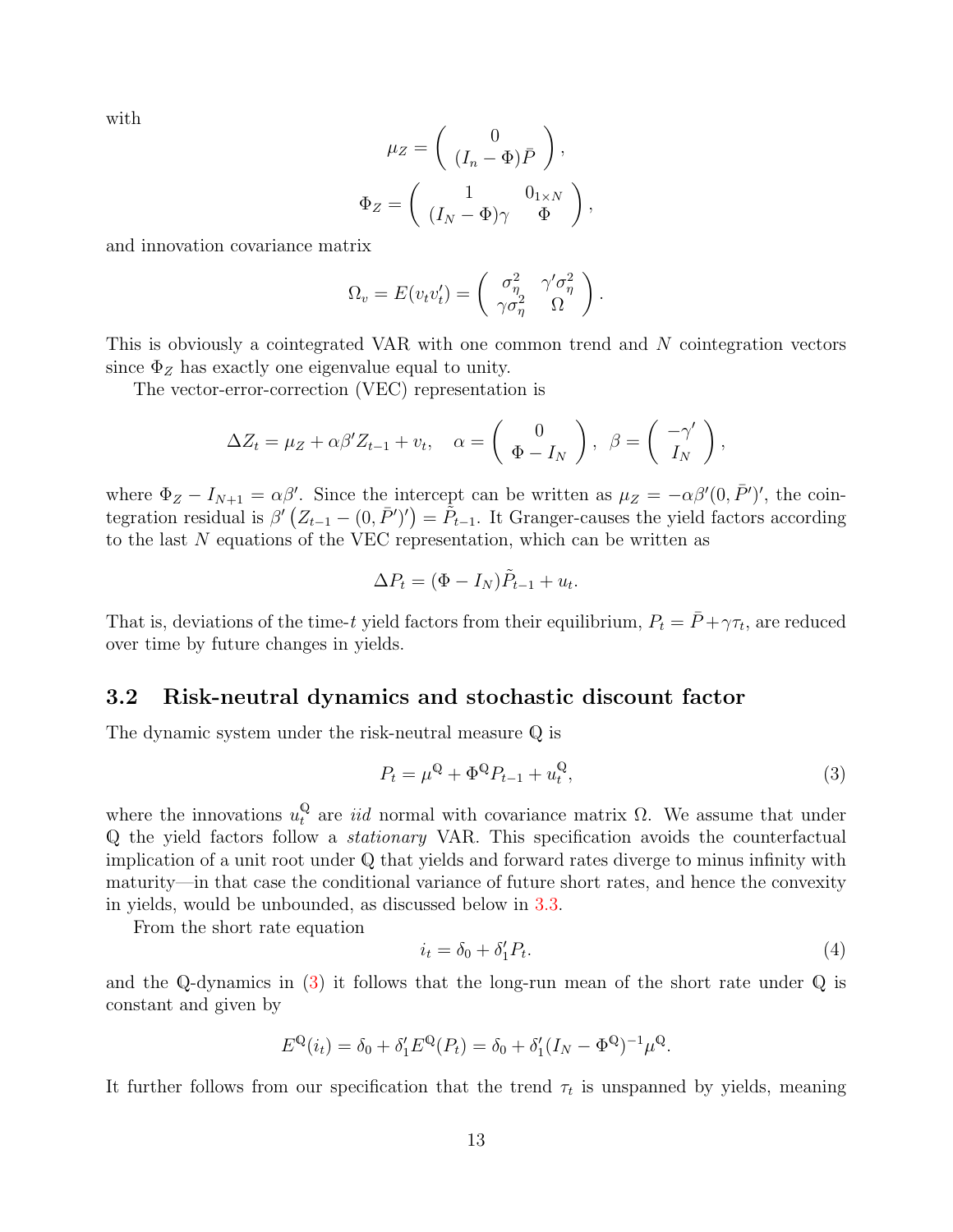that there is no deterministic mapping from  $P_t$  (or model-implied yields) to  $\tau_t$ . Formally, the requirement for  $\tau_t$  to be an unspanned risk factor is

$$
E^{\mathbb{Q}}(i_{t+h}|P_t, \tau_t) = E^{\mathbb{Q}}(i_{t+h}|P_t), \text{ for all } h,
$$

see [Joslin et al.](#page-23-8) [\(2014\)](#page-23-8). Since neither the short rate  $i_t$  (see equation [4\)](#page-12-1) nor expectations of future yield factors  $P_{t+h}$  (see equation [3\)](#page-12-0) depend on  $\tau_t$  once we condition on  $P_t$ , this requirement is trivially satisfied. Note that the Q-dynamics of  $\tau_t$  are not identified because yields and bond prices are not sensitive to movements in  $\tau_t$ . If we had allowed for a unit eigenvalue of  $\Phi^{\mathbb{Q}}$ , so that the long-run risk-neutral mean of the short rate would be time-varying, this Q-endpoint would be spanned by  $P_t$  and not deterministically related to  $\tau_t$ .

Two key features of our risk-neutral distribution for  $P_t$  are its stationarity and its independence of  $\tau_t$ . We now explain how these risk-neutral dynamics are reconciled with the non-stationary unit root dynamics under the real-world probability measure that are central to our paper. As in [Joslin et al.](#page-23-8) [\(2014\)](#page-23-8), the stochastic discount factor (SDF) for the bond market is the projection of the economy-wide SDF on the risk factors driving bond prices,  $P_t$ . Our specification implies that the SDF is exponentially affine:

$$
M_{t+1} = \exp(-i_t - \frac{1}{2}\lambda_t'\lambda_t - \lambda_t'\varepsilon_{t+1})
$$
\n(5)

with  $\varepsilon_t = \Omega^{-1/2} u_t$  $\varepsilon_t = \Omega^{-1/2} u_t$  $\varepsilon_t = \Omega^{-1/2} u_t$ , where  $\Omega^{1/2}$  is the Cholesky decomposition of  $\Omega$ <sup>2</sup>. Shocks to  $\tau_t$  do not affect the SDF because these risks are unspanned. The risk prices  $\lambda_t$  depend on all risk factors—including  $\tau_t$ —according to the affine function

<span id="page-13-1"></span>
$$
\lambda_t = \Omega^{-1/2} (\lambda_0 + \lambda_1 Z_t), \tag{6}
$$

where  $\lambda_0$  is a N-vector and  $\lambda_1$  is a  $N \times (N+1)$  matrix of risk sensitivities. To see how this SDF reconciles our real-world and risk-neutral dynamic specifications, and to find  $\lambda_0$  and  $\lambda_1$ , we derive the risk-neutral distribution of  $P_{t+1}$  conditional on  $P_t$  and  $\tau_t$  from the real-world distribution and the SDF, using standard tools [\(Ang and Piazzesi,](#page-22-2) [2003;](#page-22-2) [Le et al.,](#page-24-11) [2010;](#page-24-11) [Bauer,](#page-22-3) [2018\)](#page-22-3). The conditional Laplace-transform (that is, the conditional moment-generating function) under Q is

$$
E^{Q}(\exp(u'P_{t+1})|Z_{t}) = E(\exp(u'P_{t+1} - \frac{1}{2}\lambda'_{t}\lambda_{t} - \lambda'_{t}\varepsilon_{t+1})|Z_{t})
$$
  
= 
$$
E(\exp(u'(\mu_{P} + \Phi_{PZ}Z_{t} + \Omega^{1/2}\varepsilon_{t+1}) - \frac{1}{2}\lambda'_{t}\lambda_{t} - \lambda'_{t}\varepsilon_{t+1})|Z_{t})
$$
  
= 
$$
\exp(u'(\mu_{P} + \Phi_{PZ}Z_{t}) + \frac{1}{2}u'\Omega u - u'\Omega^{1/2}\lambda_{t})
$$
  
= 
$$
\exp(u'(\mu_{P} - \lambda_{0} + (\Phi_{PZ} - \lambda_{1})Z_{t}) + \frac{1}{2}u'\Omega u).
$$

The first equality changes the probability measure using our SDF and the fact that for any  $t+1$ -

<span id="page-13-0"></span><sup>&</sup>lt;sup>2</sup>That is,  $\Omega^{1/2}$  is lower triangular and satisfies  $\Omega = \Omega^{1/2}(\Omega^{1/2})'$ .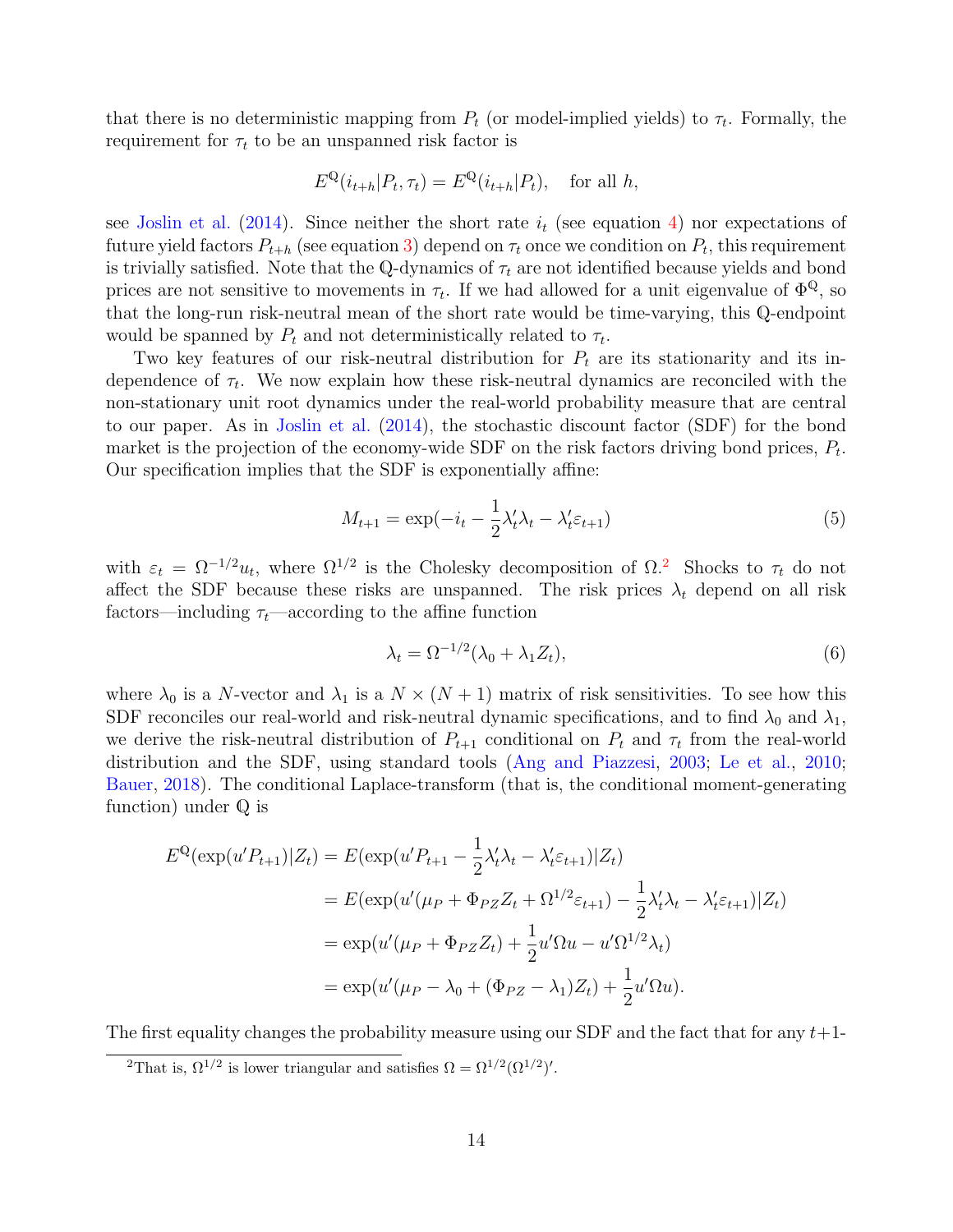measurable random variable  $X_{t+1}$  we have  $E_t^{\mathbb{Q}}$  $t_{t}^{\mathbb{Q}}(X_{t+1}) = E_{t}(M_{t+1}X_{t+1})/E_{t}(M_{t+1}).^{3}$  $t_{t}^{\mathbb{Q}}(X_{t+1}) = E_{t}(M_{t+1}X_{t+1})/E_{t}(M_{t+1}).^{3}$  $t_{t}^{\mathbb{Q}}(X_{t+1}) = E_{t}(M_{t+1}X_{t+1})/E_{t}(M_{t+1}).^{3}$  The second equality plugs in the dynamic process for  $P_{t+1}$  from equation [\(2\)](#page-10-0), with  $\mu_P$  denoting the last N elements of  $\mu_Z$  and  $\Phi_{PZ}$  denoting the last N rows of  $\Phi_Z$ . The third equality uses the mean of a log-normal distribution. The fourth and last equality substitutes for  $\Omega^{1/2}\lambda_t$  from equation [\(6\)](#page-13-1). Since the moment-generating function for a multivariate normal distribution with mean  $\mu$  and covariance matrix  $\Sigma$  is  $\exp(u'\mu + 0.5u'\Sigma'u)$  we see that under Q the conditional distribution of  $P_{t+1}$  is Gaussian with mean  $\mu_p - \lambda_0 + (\Phi_{PZ} - \lambda_1)Z_t$  and covariance matrix  $\Omega$ . That is,  $E_t^{\mathbb{Q}} P_{t+1} = E_t P_{t+1} - \lambda_0 - \lambda_1 Z_t = E_t P_{t+1} - \Omega^{1/2} \lambda_t$ . In light of equations [\(3\)](#page-12-0) and [\(2\)](#page-10-0) we conclude that

$$
\lambda_0 = \mu_P - \mu^{\mathbb{Q}} = (I_n - \Phi)\overline{P} - \mu^{\mathbb{Q}} \tag{7}
$$

and

<span id="page-14-4"></span>
$$
\lambda_1 = \Phi_{PZ} - [0_{N \times 1}, \Phi^{\mathbb{Q}}] = [(I_N - \Phi)\gamma, \Phi - \Phi^{\mathbb{Q}}].
$$
\n(8)

By construction, the trend  $\tau_t$  does not affect the risk-neutral conditional expectations of future  $P_{t+1}$ . Thus, the risk sensitivities for  $\tau_t$  (in the first column of  $\lambda_1$ ) have to exactly equal the sensitivities of real-world conditional expectations of  $P_{t+1}$  to  $\tau_t$  (in the first column of  $\Phi_{PZ}$ ). Some authors (e.g. [Duffee,](#page-23-9) [2011;](#page-23-9) [Bauer and Rudebusch,](#page-22-4) [2017\)](#page-22-4) speak of "knife-edge" restrictions when constraints lead to such cancellations and render certain factors unspanned. These restrictions imply that movements in a factor that is unspanned  $(\tau_t$  in our case) lead to changes in term premia that exactly offset the changes in expectations, leaving yields unchanged. The risk sensitivities for  $P_t$  (in the last three columns of  $\lambda_1$ ) are unconstrained, except that the implied  $\Phi^{\mathbb{Q}}$  must have eigenvalues less than unity in absolute value.

### <span id="page-14-0"></span>3.3 Affine loadings

Prices of zero-coupon bonds are exponentially affine. Specifically, if  $p_t^{(n)}$  denotes the log-price of an *n*-period bond,  $p_t^{(n)} = A_n + B'_n P_t$ , and the coefficients can be found using the pricing equation  $\exp\left(p_t^{(n+1)}\right)$  $\binom{n+1}{t}$  =  $E_t^{\mathbb{Q}}$  $\mathbb{R}^{\mathbb{Q}}_t$  exp  $\left(-i_t p_{t+1}^{(n)}\right)$ . They follow the usual recursions (e.g., [Ang and](#page-22-2) [Piazzesi,](#page-22-2) [2003\)](#page-22-2):

$$
\mathcal{A}_{n+1} = \mathcal{A}_n + \mathcal{B}'_n \mu^{\mathbb{Q}} + \frac{1}{2} \mathcal{B}'_n \Omega \mathcal{B}_n - \delta_0 \tag{9}
$$

<span id="page-14-3"></span><span id="page-14-2"></span>
$$
\mathcal{B}_{n+1} = (\Phi^{\mathbb{Q}})' \mathcal{B}_n - \delta_1 \tag{10}
$$

<span id="page-14-1"></span><sup>3</sup>The density of the risk-neutral measure with respect to the real-world measure, also known as the Radon-Nikodym derivative, is

$$
\frac{d\mathbb{Q}}{d\mathbb{P}} = \frac{M_{t+1}}{E_t(M_{t+1})} = \exp\left(-\frac{1}{2}\lambda_t'\lambda_t - \lambda_t'\varepsilon_{t+1}\right).
$$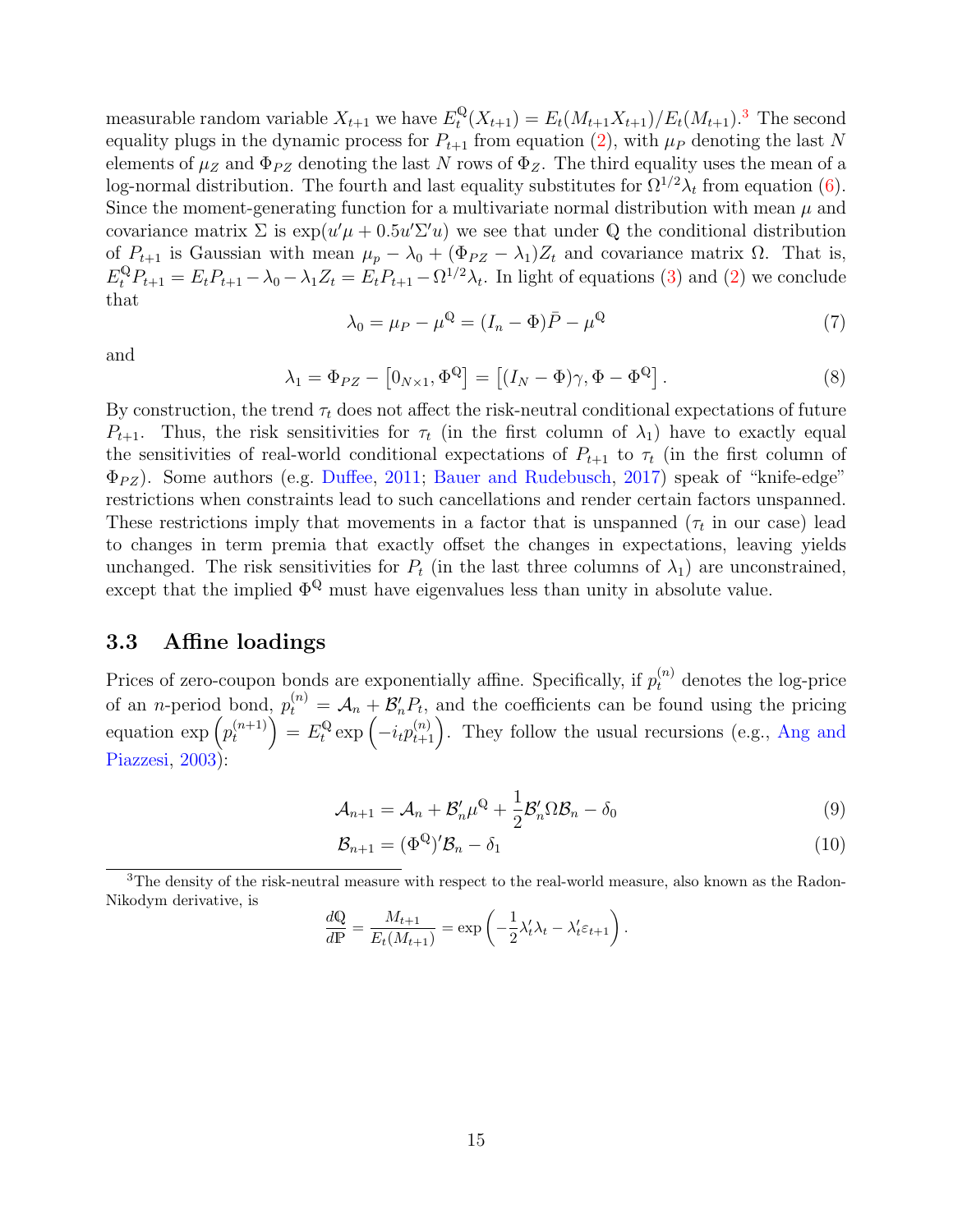with initial conditions  $A_0 = 0$  and  $B_0 = 0.4$  $B_0 = 0.4$  Yields are affine functions of the factors:

$$
y_t^{(n)} = A_n + B'_n P_t
$$
  $A_n = -\frac{1}{n} A_n$ ,  $B_n = -\frac{1}{n} B_n$ .

If we denote the vector of J yields that are included in our model as  $Y_t$ , we can write  $Y_t =$  $A + BP_t$  for J-vector  $A = (A_{n_1}, \ldots, A_{n_J})'$ , and  $J \times N$  matrix  $B = (B_{n_1}, \ldots, B_{n_J})'$ .

It is often useful to work with forward rates instead of yields, and we use them here to develop intuition about the role of the trend  $\tau_t$ . We consider one-period forward rates  $f_t^{(n)} = p_t^{(n)} - p_t^{(n+1)}$  $t_t^{(n+1)}$ . Yields are averages of forward rates,  $y_t^{(n)} = n^{-1} \sum_{j=0}^{n-1} f_t^{(n)}$  $t^{(n)}$ . Forward rates depend on the risk factors as follows:

<span id="page-15-1"></span>
$$
f_t^{(n)} = \mathcal{A}_n - \mathcal{A}_{n+1} + (\mathcal{B}_n - \mathcal{B}_{n+1})' P_t
$$
  
= 
$$
-\frac{1}{2} \mathcal{B}_n' \Omega \mathcal{B}_n + \underbrace{\delta_0 - \mathcal{B}_n' \mu^{\mathbb{Q}} + \delta_1' (\Phi^{\mathbb{Q}})^n P_t}_{\text{expected short rate under } \mathbb{Q}}
$$
  
= constant + 
$$
\delta_1' (\Phi^{\mathbb{Q}})^n \gamma \tau_t + \delta_1' (\Phi^{\mathbb{Q}})^n \tilde{P}_t
$$
 (11)

The first equality simply uses the definition of the forward rate and the affine form for log bond price. The second equality follows from the recursions  $(9)-(10)$  $(9)-(10)$  $(9)-(10)$ . It shows that forward rates are equal to a (negative) convexity term plus risk-neutral expected future short rates,  $E_t^{\mathbb{Q}}$  $\mathcal{L}_{t}^{\mathbb{Q}}i_{t+n} = \delta_0 + \delta_1'E_t^{\mathbb{Q}}P_{t+n}$ . The last equality substitutes for  $P_t$  from [\(1\)](#page-10-1) to show the loadings of forward rates on the trend and cycle factors.

The convexity term in the expression for forward rates is  $-\frac{1}{2}$  $\frac{1}{2} \mathcal{B}'_n \Omega \mathcal{B}_n$ . Yield convexity is the average of forward rate convexity. Since the Q-dynamics are stationary,  $\mathcal{B}_n$  converges to a finite limit as  $n$  tends to infinity, and so does the convexity in yields and forward rates. If, by contrast,  $\Phi^{\mathbb{Q}}$  had an eigenvalue on the unit circle, convexity and therefore yields and forward rates would diverge to minus infinity. This fact, discussed in [Campbell et al.](#page-23-10) [\(1997,](#page-23-10) p. 433), is an important reason why term structure models are usually specified with stationary risk-neutral dynamics, and we follow this tradition here.

Of particular interest are the loadings of forward rates on the trend, which are  $\delta'_{1}(\Phi^{\mathbb{Q}})^{n}\gamma$ . Figure [3](#page-16-0) plots these loadings for a range of maturities from zero to 400 using the estimates of the *OSE* model. For the short rate,  $i_t = f_t^{(0)}$  $t_t^{(0)}$ , the loading is one, since we have normalized  $\delta'_1\gamma=1$  in order to identify  $\tau_t$  as the equilibrium short rate  $i_t^*$ . The loadings increase quickly to a peak near 1.8 around the five-year horizon, and then slowly decline. Because the Qdynamics are stationary, the loadings converge to zero with increasing maturity, as do all yield and forward rate loadings—the limiting-maturity forward rate/bond yield is a constant. Since the largest eigenvalue of  $\Phi^{\mathbb{Q}}$  is below but very close to one, the forward rate loadings

$$
\mathcal{B}_n = -\left[\sum_{j=0}^{n-1} \left(\Phi^{\mathbb{Q}}\right)^j\right]' \delta_1 = -\left[\left(I_N - \Phi^{\mathbb{Q}}\right)^{-1} \left(I_N - \left(\Phi^{\mathbb{Q}}\right)^n\right)\right]' \delta_1, \quad \lim_{j \to \infty} \mathcal{B}_n = -\left[\left(I_N - \Phi^{\mathbb{Q}}\right)^{-1}\right]'\delta_1,
$$

where the second equality and the existence of the limit rely on our assumption that  $\Phi^{\mathbb{Q}}$  has no eigenvalues on the unit circle.

<span id="page-15-0"></span><sup>&</sup>lt;sup>4</sup>The closed-form solution for  $\mathcal{B}_n$  is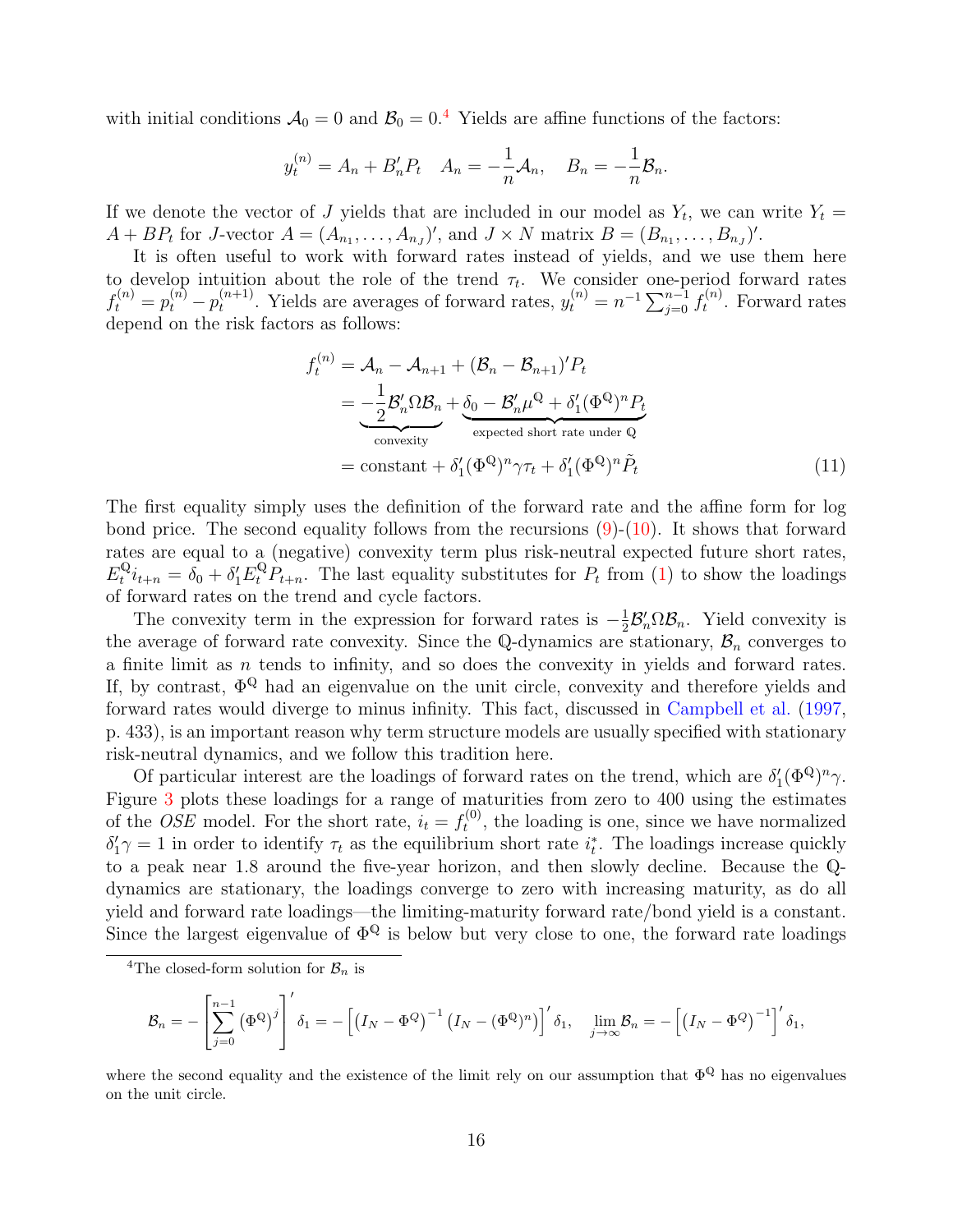decline only very gradually, and don't fall below one until  $n = 255$ .



<span id="page-16-0"></span>Figure 3: Loadings of forward rates and yields on  $i_t^*$ 

Loadings of forward rates and yields on the long-run trend  $\tau_t = i_t^*$ , based on *OSE* model estimates. Dashed vertical line indicates the longest observed maturity in our sample (15 years).

Loadings of yields on the trend are also shown in Figure [3.](#page-16-0) Since these are averages of forward rate loadings, they naturally peak later, around the ten-year maturity, and decline even more slowly thereafter. For the yields included in our data, the loadings on  $\tau_t$  are substantially *above one*, consistent with a positive effect of the trend on the term premium to be discussed below. Only for extremely long maturities do the loadings approach one and ultimately decline towards zero, the infinite-maturity limit. In other words, stationary riskneutral dynamics imply that infinite-maturity yields are constant, but our estimates imply that at the maturities of practical interest yields are sufficiently volatile and vary more than one-for-one in response to movements in the long-run trend.

If instead the model had a unit root under  $\mathbb{Q}$ , it would be possible to have yield loadings on  $i_t^*$  that have a positive limit, so that loadings of the term premium could have a limit other than minus one. However, such a specification would have other undesirable features, namely divergent convexity. In the end, either specification can be consistent with observed bond yields, though neither seems wholly satisfactory in the infinite-maturity limit.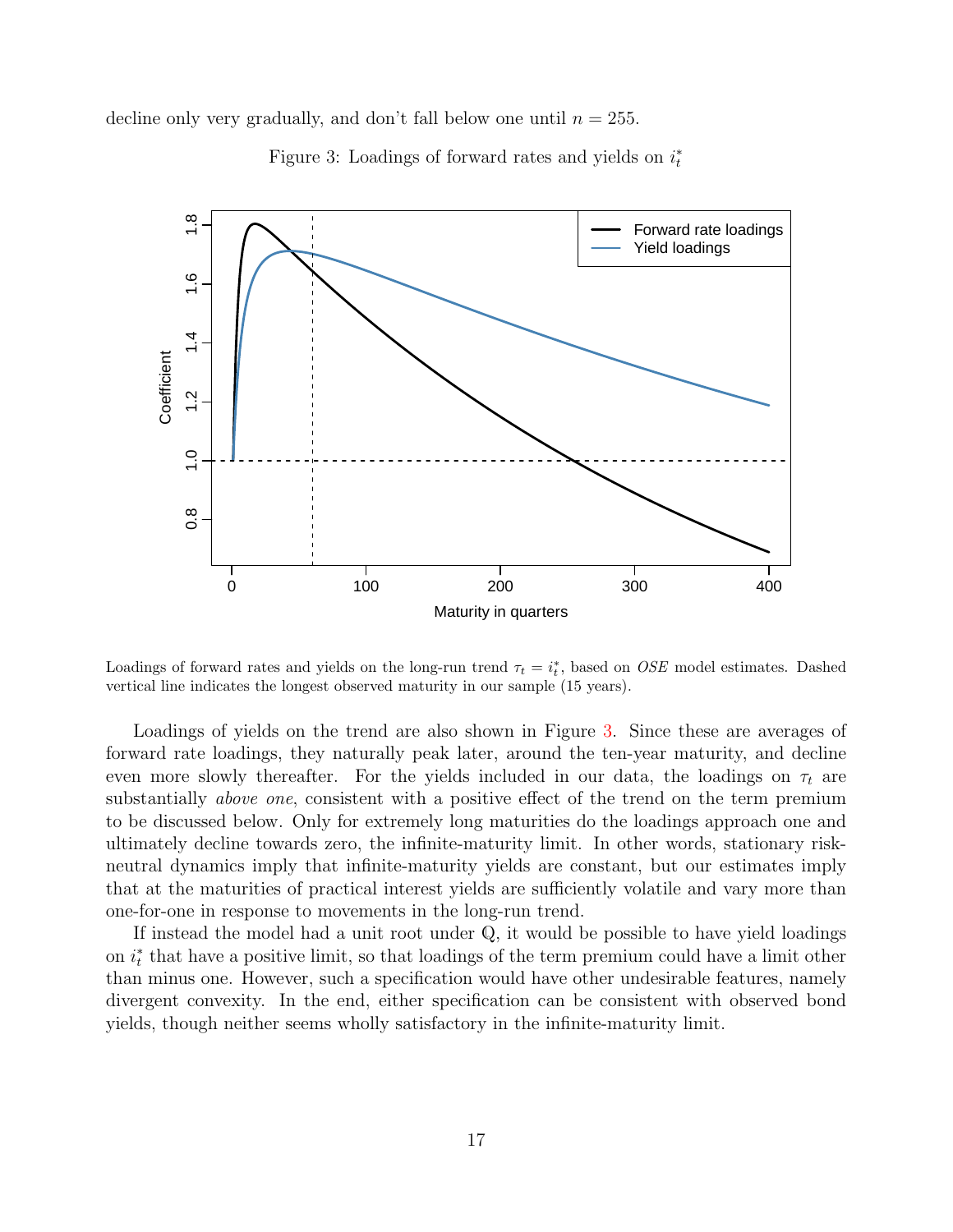#### 3.4 JSZ normalization

We follow [Joslin et al.](#page-23-8) [\(2014\)](#page-23-8), who also estimate a model with unspanned risk factors, in imposing the normalization of [Joslin et al.](#page-24-12)  $(2011)(JSZ)$  $(2011)(JSZ)$  on the yield factors  $P_t$ . This normalization is convenient because it imposes all identifying restrictions on the Q-dynamics, so that the real-world dynamics can be estimated without restrictions.

The JSZ normalization works as follows: First, start with N latent factors  $X_t$  and impose normalizing restrictions on their Q-dynamics. Second, use the affine mapping

<span id="page-17-1"></span>
$$
P_t = W Y_t = W A_X + W B_X X_t,\tag{12}
$$

where  $A_X$  and  $B_X$  are the affine yield loadings on  $X_t$ , to obtain the Q-parameters and yield loadings for  $P_t$  in terms of the parameters/loadings of  $X_t$ .

The normalizations are (i)  $i_t = \iota' X_t$ , (ii)  $\mu_X^{\mathbb{Q}} = (k^{\mathbb{Q}}, 0, 0)'$  and (iii)  $\Phi_X^{\mathbb{Q}} = diag(\lambda^{\mathbb{Q}})$ , with real, distinct, descending-ordered diagonal elements  $\lambda^{\mathbb{Q}}$  that are assumed to be less than one in absolute value.<sup>[5](#page-17-0)</sup> The loadings of yields on  $P_t$ , A and B, are easily calculated from  $A_X$  and  $B_X$  using the mapping in equation [\(12\)](#page-17-1). Alternatively, one can first calculate the "rotated" parameters  $\mu^{\mathbb{Q}}, \Phi^{\mathbb{Q}}, \delta_0$  and  $\delta_1$ , and then use the recursions [\(9\)](#page-14-2)-[\(10\)](#page-14-3) to calculate the loadings A and B. Importantly, the yield loadings only depend on the parameters  $k^{\mathbb{Q}}, \lambda^{\mathbb{Q}}$  and  $\Omega$ . The normalization ensures the consistency conditions  $WA = 0$  and  $WB = I_N$  so that we indeed have  $WY_t = P_t$ .

#### 3.5 Excess bond returns

Model-implied excess bond returns are

$$
rx_{t+1}^{(n)} = p_{t+1}^{(n-1)} - p_t^{(n)} - i_t = \mathcal{A}_{n-1} + \mathcal{B}_{n-1}'P_{t+1} - \mathcal{A}_n - \mathcal{B}_n'P_t - \delta_0 - \delta_1'P_t
$$
  
=  $-\frac{1}{2}\mathcal{B}_{n-1}'\Omega\mathcal{B}_{n-1} + \mathcal{B}_{n-1}'(P_{t+1} - \mu^{\mathbb{Q}} - \Phi^{\mathbb{Q}}P_t)$   
=  $-\frac{1}{2}\mathcal{B}_{n-1}'\Omega\mathcal{B}_{n-1} + \mathcal{B}_{n-1}'(E_tP_{t+1} - E_t^{\mathbb{Q}}P_{t+1}) + \mathcal{B}_{n-1}'u_{t+1}.$ 

where the second line uses the coefficient recursions  $(9)-(10)$  $(9)-(10)$  $(9)-(10)$  and the third line uses conditional expecations of  $P_{t+1}$  under the real-world and risk-neutral mesures (from equations [2](#page-10-0) and [3\)](#page-12-0). Expected excess returns, adjusted for the convexity term, are thus

$$
E_t r x_{t+1}^{(n)} + \frac{1}{2} Var_t r x_{t+1}^{(n)} = \mathcal{B}_{n-1}' \Omega^{1/2} \lambda_t = \mathcal{B}_{n-1}' (\lambda_0 + \lambda_1 Z_t)
$$
  
=  $\mathcal{B}_{n-1}' [\lambda_0 + (I_N - \Phi) \gamma \tau_t + (\Phi - \Phi^{\mathbb{Q}}) P_t]$  (13)

<span id="page-17-3"></span><span id="page-17-2"></span>
$$
= \mathcal{B}_{n-1}' \left[ \lambda_0 + (\Phi - \Phi^{\mathbb{Q}}) \bar{P} + (I_N - \Phi^{\mathbb{Q}}) \gamma \tau_t + (\Phi - \Phi^{\mathbb{Q}}) \tilde{P}_t \right], \qquad (14)
$$

where the first equality uses the fact that the prices of risk capture the difference between real-world and risk-neutral conditional expectations, the second line uses the risk sensitivities

<span id="page-17-0"></span><sup>&</sup>lt;sup>5</sup>JSZ show that it is possible to allow for repeated and complex eigenvalues.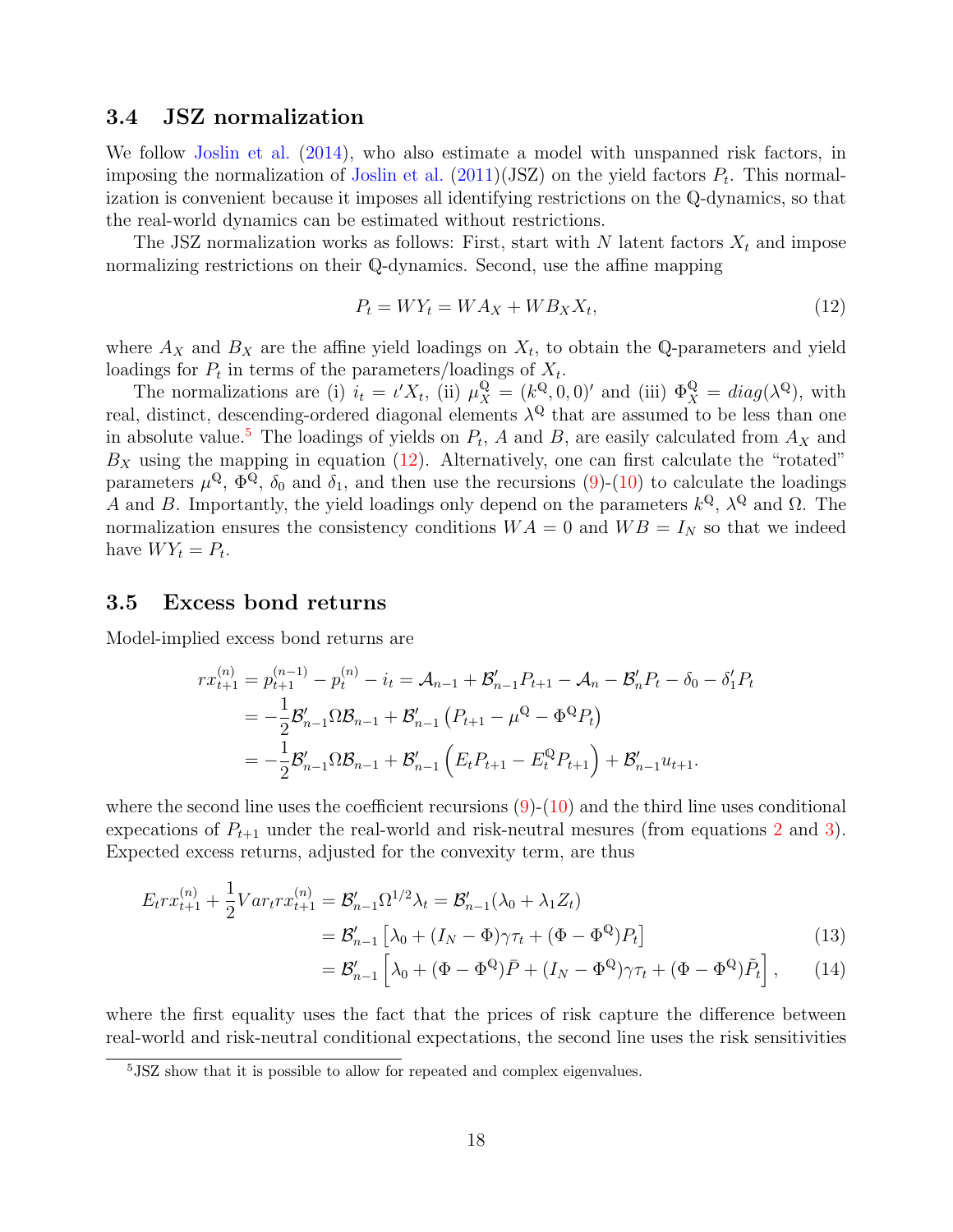given in  $(8)$ , and the third line substitutes for  $P_t$  to show the loadings of expected excess returns on the ternd and cycle factors.

Again, the loadings on the trend  $\tau_t$  are most interesting. Equation [\(13\)](#page-17-2) shows that when holding the yield factors  $P_t$  constant, the loadings on  $\tau_t$  are  $\mathcal{B}_{n-1}'(I_N - \Phi)\gamma$ . Our model estimates imply substantially negative values for these loadings, across all  $n$ , in line with the regression estimates in Section 3.2 of the paper. An increase in the trend ceteris paribus means that yields will adjust upward causing negative excess returns for bond holders. This shows the crucial role of the unspanned trend for bond risk premia.

Equation [\(14\)](#page-17-3) shows the separate roles of trends and cycles for bond risk premia. If we hold the yield cycles  $\tilde{P}_t$  constant, the loadings on  $\tau_t$  are  $\mathcal{B}_{n-1}'(I_N - \Phi^{\mathbb{Q}})\gamma$ . These loadings tend to be an order of magnitude smaller (in absolute value) than the loadings obtained with yields—consistent with the findings in Section 3.2 of the paper that predictive regressions including only detrended yields capture most of the predictability of excess bond returns. These loadings are positive because risk premia are positively related to movements in the trend, based on our estimates.<sup>[6](#page-18-0)</sup> Additional unreported results show that predictive regressions with both detrended yields and trend proxies lead to coefficients on the trend that are insignificantly different from both zero and the model-based loadings, and thus consistent with the implications of the model.

#### 3.6 Term premium

The term premium is the difference of a long-term interest rate and that rate's expectations component. Section 2 of the paper showed for simplicity the most common definition of the term premium and the expectations component:

$$
y_t^{(n)} = \frac{1}{n} \sum_{j=0}^{n-1} E_t i_{t+j} + T P_t^{(n)},
$$
\n(15)

so that the term premium is the excess log-return of holding an  $n$ -period bond to maturity instead of rolling over short-term bonds. But in the context of no-arbitrage term structure models, it is advantageous to instead use "risk-neutral rates" which, like yields, account for the convexity of bond prices. Specifically, the risk-neutral yield on an  $n$ -period bond is

$$
\tilde{y}_t^{(n)} = -\log E_t \exp\left(-\sum_{j=0}^{n-1} i_{t+j}\right)/n,
$$

which differs from the average expected future short rate  $\sum_{j=0}^{n-1} E_t i_{t+j}/n$  by a Jensen's inequality term. The risk-neutral yields are affine in  $Z_t$ , and the loadings are calculated using recursions similar to those in equations [\(9\)](#page-14-2)- [\(10\)](#page-14-3), with  $\mu_Z$  and  $\Phi_Z$  replacing  $\mu^{\mathbb{Q}}$  and  $\Phi^{\mathbb{Q}}$ ,  $\Omega_v$ replacing  $\Omega$ , and an  $N+1$  vector  $(0, \delta'_1)'$  replacing  $\delta_1$ . Crucially, risk-neutral yields depend on

<span id="page-18-0"></span><sup>&</sup>lt;sup>6</sup>It is only possible for the trend to drop out completely from expected excess returns and term premia if the model also contained a unit root under Q. In that case, certain parameter restrictions imply zero loadings for all risk premia on the trend, and equivalently unit loadings of all yields and forward rates on the trend.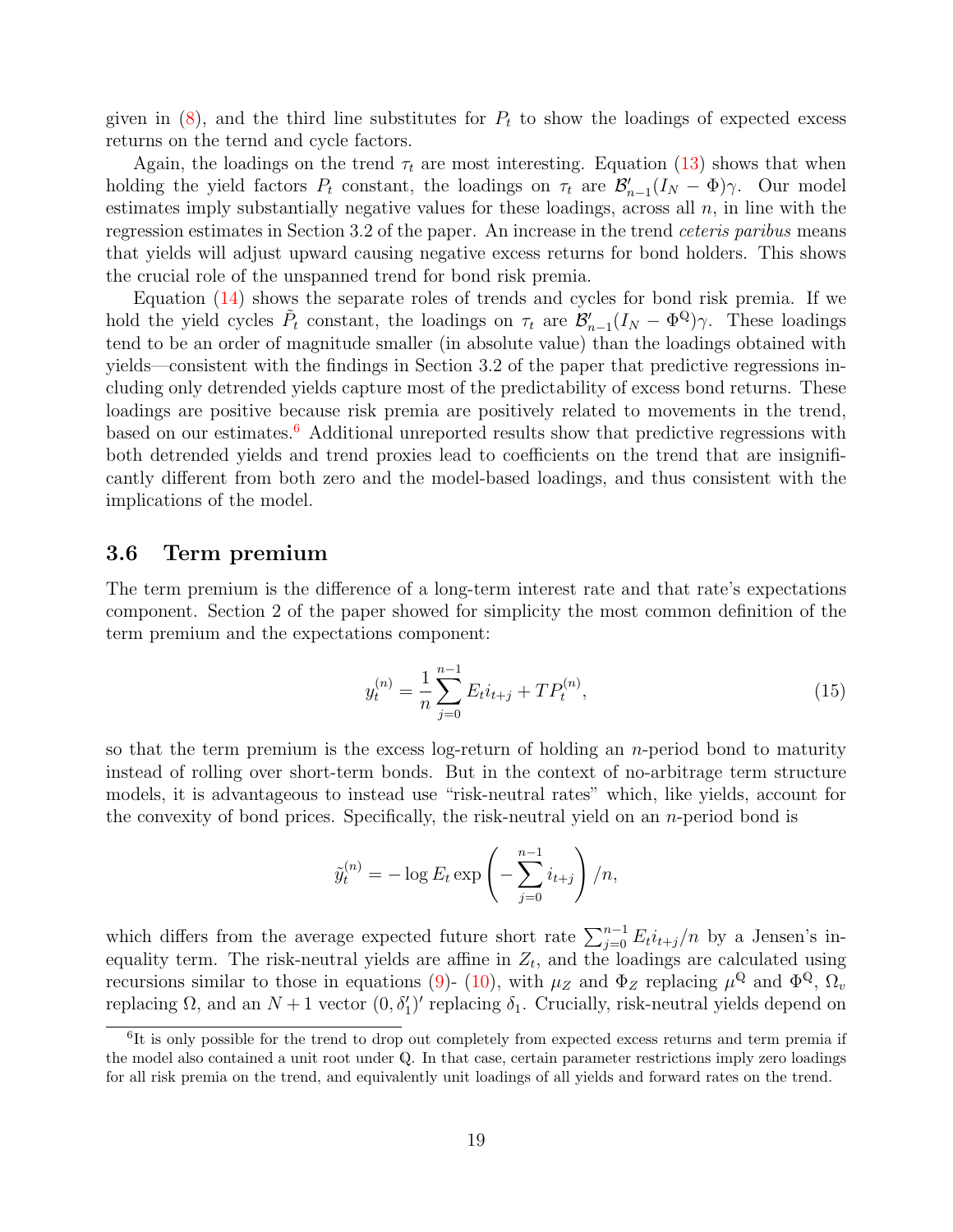both  $\tau_t$  and  $P_t$ , since  $\tau_t$  affects real-world expectations of future short rates. Using risk-neutral yields, the term premium on an *n*-period bond is then defined as

$$
\widetilde{TP}_t^{(n)} = y_t^{(n)} - \widetilde{y}_t^{(n)}.
$$

Because the real-world dynamics feature a unit root, risk-neutral rates diverge to minus infinity (and the term premium to infinity) as maturity increases. This issue is neither of theoretical nor practical concern: First, no tradeable securities have payoffs tied to these quantities. Second, at the maturities we focus on, due to the high persistence of the riskneutral dynamics, the convexity in actual and risk-neutral yields is quite similar, and estimates of the term premium are not noticeably affected by convexity.

We again turn to forward rates for intuition. Using the notation  $\tilde{p}_t^{(n)} = \tilde{A}_n + \tilde{B}_n Z_t$  for log risk-neutral bond prices and their loadings, the risk-neutral forward rate is

<span id="page-19-0"></span>
$$
\tilde{f}_t^{(n)} = \tilde{p}_t^{(n)} - \tilde{p}_t^{(n+1)} = \tilde{\mathcal{A}}_n - \tilde{\mathcal{A}}_{n+1} + (\tilde{\mathcal{B}}_n - \tilde{\mathcal{B}}_{n+1})' Z_t \n= -\frac{1}{2} \tilde{\mathcal{B}}_n' \Omega_v \tilde{\mathcal{B}}_n + \delta_0 - \tilde{\mathcal{B}}_n' \mu_Z + (0, \delta_1') \Phi_Z^n Z_t \n= -\frac{1}{2} \tilde{\mathcal{B}}_n' \Omega_v \tilde{\mathcal{B}}_n + \delta_0 + (0, \delta_1') E_t Z_{t+n} \n= -\frac{1}{2} \tilde{\mathcal{B}}_n' \Omega_v \tilde{\mathcal{B}}_n + \delta_0 + \delta_1' (\bar{P} + \gamma \tau_t + E_t \tilde{P}_{t+n}) \n= -\frac{1}{2} \tilde{\mathcal{B}}_n' \Omega_v \tilde{\mathcal{B}}_n + \tau_t + \delta_1' \Phi^n \tilde{P}_t,
$$
\n(16)

where the second line follows from the recursions for the risk-neutral loadings, the third line recognizes and replaces the conditional expectations for  $Z_{t+n}$ , the fourth line uses the fact that  $(0, \delta'_1) E_t Z_{t+n} = \delta'_1 E_t P_{t+n}$  and substitutes for  $E_t P_{t+n}$ , and the last line uses  $\delta_0 + \delta'_1 \overline{P} = 0$ ,  $\delta'_1\gamma = 1$  and  $E_t\tilde{P}_{t+n} = \Phi^n\tilde{P}_t$ . These derivations clearly show that  $\tilde{f}_t^{(n)} = E_t i_{t+n} +$  convexity, and that these expectations are of course affected one-for-one by the trend  $\tau_t = i_t^*$ . Equations [\(11\)](#page-15-1) and [\(16\)](#page-19-0) imply that the forward term premium is

$$
ftp_t^{(n)} = f_t^{(n)} - \tilde{f}_t^{(n)} = \text{constant} + \delta_1' \left[ (\Phi^{\mathbb{Q}})^n - I_N \right] \gamma \tau_t + \delta_1' \left[ (\Phi^{\mathbb{Q}})^n - \Phi^n \right] \tilde{P}_t.
$$
 (17)

The loadings on  $\tau_t$  have a limit of -1 as n tends to infinity: the limiting-maturity forward rate is constant, as the limiting-maturity forward term premium exactly offsets movements in the limiting-maturity risk-neutral rate. However, for the maturities relevant in practice our model estimates imply that the loadings of  $ftp_t^{(n)}$  on  $\tau_t$  are positive. That is, for the interest rate maturities we focus on (up to 15 years), forward rates have loadings on  $\tau_t$  that are above one, as discussed above in [3.3,](#page-14-0) because forward term premia have loadings on  $\tau_t$  that are above zero. Since yields are just averages of forward rates, the same holds for yields and the yield term premium: yield loadings on the trend are larger than one, consistent with the cointegration regressions reported in Section 3.1 of the paper, and term premia have loadings on the trend that are positive.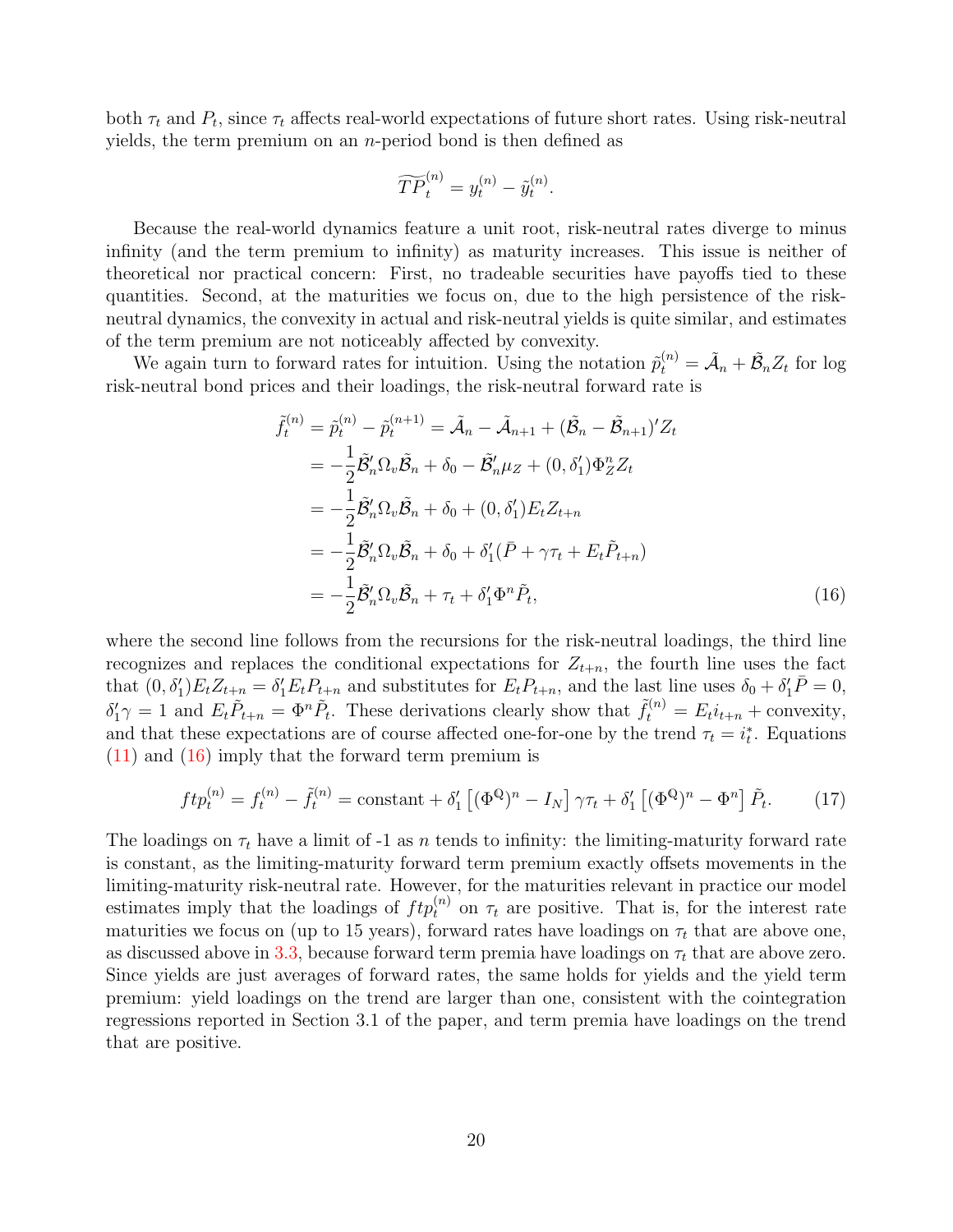### 3.7 Estimation with observed shifting endpoint

In this implementation of our shifting-endpoint DTSM, we use an empirical proxy for  $\tau_t = i_t^*$ and treat this state variable as observable. Furthermore,  $P_t$  is assumed to be observable, in which case,  $W Y_t^o = W Y_t$  or  $W e_t = 0$ . Thus, there are effectively only  $J - N$  independent measurement errors (see [Joslin et al.,](#page-24-12) [2011\)](#page-24-12). We use the loadings for the first three principal components of observed yields to construct the three factors  $P_t$ , as is commonly done (e.g., [Joslin et al.,](#page-24-12) [2011\)](#page-24-12). That is, the rows of  $W$  contain the first three eigenvectors of the sample covariance matrix of  $Y_t^o$ .

Because all of the state variables in  $Z_t$  are observable, estimation is quite simple: Not only can the model's likelihood function be evaluated without the Kalman filter, we can also concentrate out the parameters  $\Phi$  and  $\sigma_e^2$  from the likelihood. That is, for given values of  $k^{\mathbb{Q}}$ ,  $\lambda^{\mathbb{Q}}, \gamma, \bar{P}, \Omega$ , and  $\sigma_{\eta}^2$ , we can analytically obtain the values of Φ and  $\sigma_e^2$  that maximize the likelihood function. Computationally then, we maximize the log-likelihood over 15 parameters  $(k^{\mathbb{Q}}, 3 \text{ in } \lambda^{\mathbb{Q}}, 2 \text{ in } \gamma, 2 \text{ in } \overline{P}, 6 \text{ in } \Omega, \text{ and } \sigma_{\eta}^{2})$  instead of over 25 parameters.

Alternatively, it could be assumed that the state variables are unobservable, which would require estimation of the state-space form of the model using the Kalman filter. We used this alternative method to estimate our model and obtained results essentially identical to those reported for the version with observable state variables. Still, in some applications the Kalman filter may necessary. For example, it can accommodate missing observations or include multiple measurement equations to pin down  $i_t^*$  using several different proxies. Using the Kalman filter is straightforward but computationally intensive (although excellent starting values for the model parameters can be obtained from a first-step estimation with observable state variables.)

#### <span id="page-20-0"></span>3.8 Bayesian estimation with estimated shifting endpoint

For our ESE model we use a Bayesian framework with a block-wise MCMC algorithm for estimation. We choose the first yield factor in  $P_t$  to be the short rate (i.e., the three-month yield, as the model is estimated on quarterly data). In this case, our normalization of the trend implies that  $\gamma_1 = 1$  and  $\bar{P}_1 = 0$ , similar to the standard identification in multivariate unobserved components models [\(Harvey,](#page-23-11) [1990\)](#page-23-11). This choice of normalization simplifies our MCMC estimation as it implies less prior dependence across parameter blocks than would be the case with principal components as yield factors. We choose the other two yield factors to be the two- and ten-year yields.

The prior distributions are as follows:

• For the trend innovation variance,  $\sigma_{\eta}^2$ , we assume an inverse-gamma distribution, specifically,  $IG(\alpha_{\eta}/2, \delta_{\eta}/2)$  with  $\alpha_{\eta} = 100$  and  $\delta_{\eta} = 0.06^2/400(\alpha_{\eta} + 2)$ . This parametrization implies a tight prior distribution around a mode of  $0.06<sup>2</sup>/400$ , which corresponds to a standard deviation of six percent for changes in  $\tau_t$  over 100 years. We view this prior as a conservative choice that is justified in large part by consideration of the slow-moving macroeconomic drivers underlying  $\pi_t^*$  and  $r_t^*$  and by the circumscribed evolution of the various available estimates of those macro trends. Our prior for  $\sigma_{\eta}^2$  is very similar to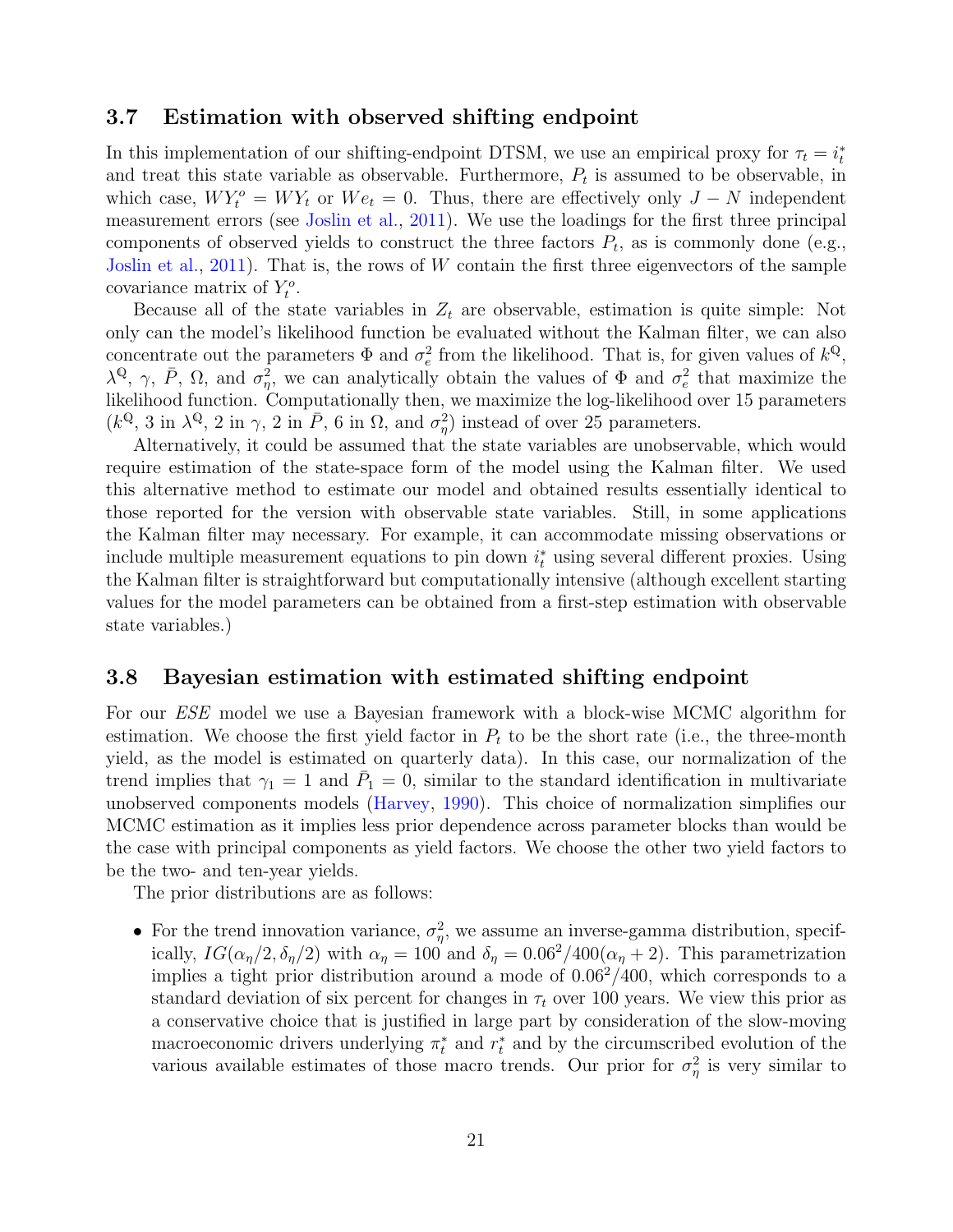DGGT, who also use their model's prior to limit "the amount of variation that it attributes to the trends" (DGGT, p. 249).

- For  $\Phi$  and  $\widetilde{\Omega}$ , we specify a Minnesota-type independent normal/inverse-Wishart. We use a simple data-based procedure to scale our prior distributions: We regress  $P_t$  on the observable  $i_t^*$  proxy, and collect the standard deviations of the residuals in a vector s. The prior for  $\Omega$  is inverse-Wishart,  $IW(\kappa, \Psi)$  with  $\kappa = N + 2$  and  $\Psi = diag(s)$ . The prior mean for  $\Omega$  is  $\Psi/(\kappa - N - 1) = \Psi$ , and the prior mode is  $\Psi/(\kappa + N + 1)$ . That is, we use the lowest value of  $\kappa$  for the mean to exist, so that the distribution is very disperse. The prior for  $\Phi$  is a Minnessota prior, but centered around a zero matrix. The prior standard deviation for the  $(i, j)$ -element of  $\Phi$  is  $\lambda s_i/s_j$ . For the hyperparameter controlling the tightness we use  $\lambda = 0.2$  like DGGT and others. We also restrict the eigenvalues of  $\Phi$  to be inside the unit circle.
- The priors for the unrestricted (second and third) elements of  $\gamma$  are independent Gaussian distributions with means of one and variances of 0.2. The unrestricted elements of  $\bar{P}$ have independent Gaussian priors with means of zero and variances of 0.05<sup>2</sup>. These mildly informative priors help improve the efficiency of the MCMC sampler without imposing too much prior information.
- For the measurement error variance  $\sigma_e^2$ , we use an inverse-gamma distribution with  $\alpha_e = 4$  and  $\delta_e = 0.001^2(\alpha_e + 2)$ , implying a prior mode for the variance of 0.001<sup>2</sup> which corresponds to a standard deviation of 10 basis points. This prior mode is motivated by the fact that sufficiently flexible DTSMs can generally achieve a good fit to observed yields with only about 5-10 basis points root-mean-squared error.
- The priors for the remaining parameters are completely uninformative.

We use a state-space formulation in terms of the state variables  $\tilde{Z}_t = (\tau_t, \tilde{P}'_t)'$ , which is of course equivalent to using  $\tau_t$  and  $P_t$ . The measurement equation is

$$
Y_t^o = A + B\bar{P} + B\gamma\tau_t + B\tilde{P}_t,
$$

and the state equation is

$$
\tilde{Z}_t = \left(\begin{array}{cc} 1 & 0 \\ 0 & \Phi \end{array}\right) \tilde{Z}_{t-1} + \left(\begin{array}{c} \eta_t \\ \tilde{u}_t \end{array}\right).
$$

Our MCMC algorithm is a block-wise Metropolis-Hastings (M-H) sampler [\(Chib and](#page-23-12) [Greenberg,](#page-23-12) [1995\)](#page-23-12). First, note that the log-likelihood is the sum of the cross-sectional loglikelihood (from the measurement equation) and the "dynamic" log-likelihood (from the transition equation). The former, called the (log of the) Q-likelihood by [Joslin et al.](#page-24-12) [\(2011\)](#page-24-12), for observation  $t$  is

$$
\log f(Y_t^o|P_t, k^{\mathbb{Q}}, \lambda^{\mathbb{Q}}, \Omega, \sigma_e^2) \propto -\frac{1}{2}|Y_t^o - A - BP_t|/\sigma_e^2,
$$

where A and B depend on  $(k^{\mathbb{Q}}, \lambda^{\mathbb{Q}}, \Omega)$  and  $|\cdot|$  denotes the  $\mathcal{L}^2$  (Euclidean) norm. The latter,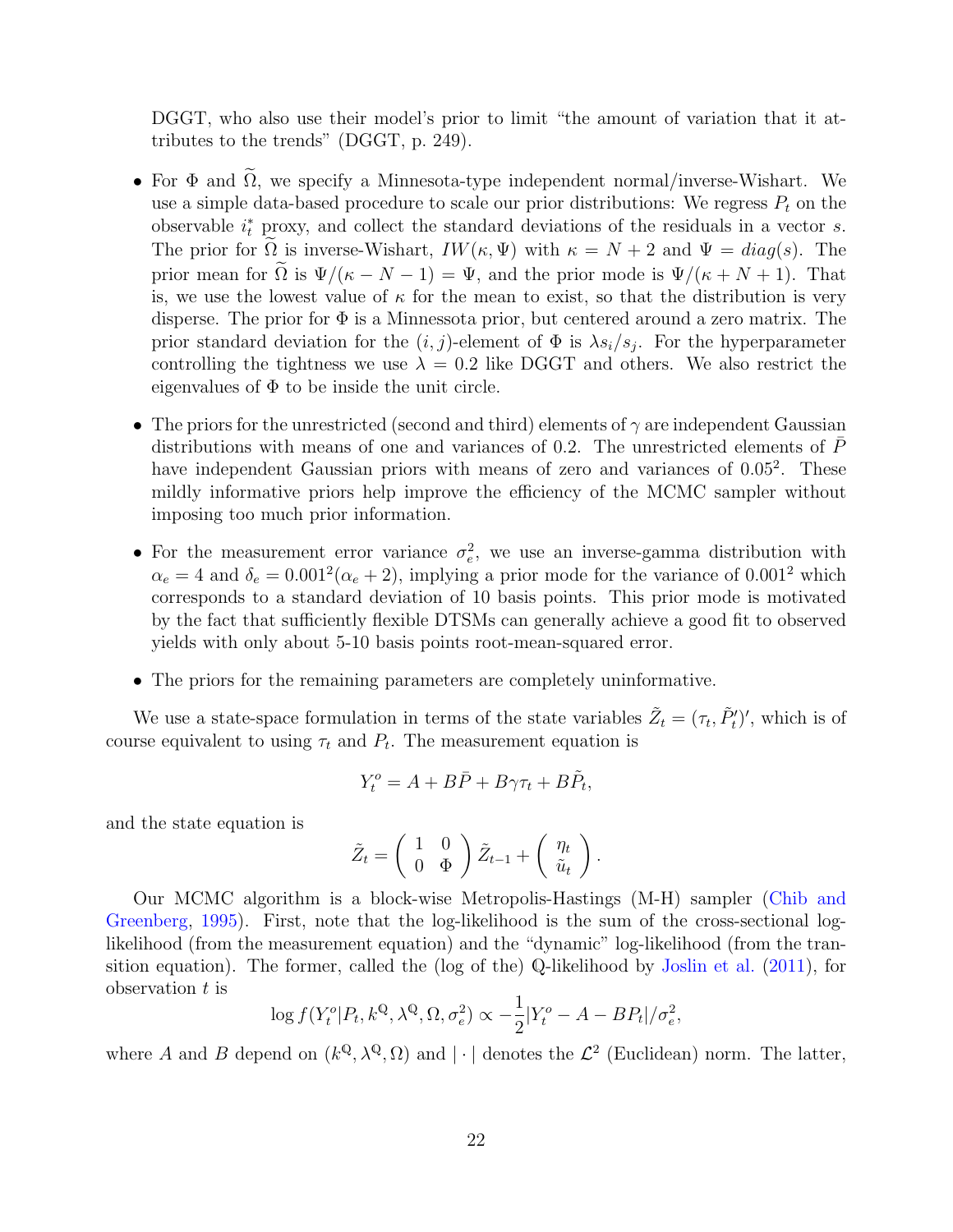the P-likelihood, for observation  $t$  is

$$
\log f(Z_t | Z_{t-1}, \bar{P}, \gamma, \Phi, \Omega, \sigma_\eta^2) = -\frac{1}{2} \left( \log |\tilde{\Omega}| + \tilde{u}_t' \tilde{\Omega}^{-1} \tilde{u}_t + \log(\sigma_\eta^2) + \eta_t^2 / \sigma_\eta^2 \right),
$$

where  $\widetilde{\Omega} = \Omega - \gamma \gamma' \sigma_{\eta}^2$ ,  $\widetilde{u}_t = \widetilde{P}_t - \Phi \widetilde{P}_{t-1}$ ,  $\widetilde{P}_t = P_t - \gamma \tau_t - \overline{P}$ , and  $\eta_t = \Delta \tau_t$ .

The first block is the sampling of the state variables using the simulation smoother of [Durbin and Koopman](#page-23-6) [\(2002\)](#page-23-6), and we condition on  $Z_t$  when drawing the other blocks. The parameter blocks are (1)  $(k^{\mathbb{Q}}, \lambda^{\mathbb{Q}})$ , (2)  $\Omega$ , (3) g (which determines  $\gamma$ ), (4) p (which determines  $(\overline{P})$ , (5)  $\sigma_{\eta}^2$ , (6)  $\Phi$ , and (7)  $\sigma_e^2$ . The sampling of  $\Phi$  and  $\sigma_e^2$  is straightforward: Gibbs steps can be employed since the full conditional posterior is available. For  $\Phi$ , the draw is only accepted if the matrix has all eigenvalues inside the unit circle, to ensure stationarity of  $\tilde{P}_t$ . For blocks (1)-(5), the conditional posterior distributions cannot be sampled; therefore, we must use M-H steps. Only the parameters in blocks  $(1)$  and  $(2)$  affect the loadings A and B and hence the Q-likelihood. The parameters in blocks (3)-(5) only affect the P-likelihood, which saves on computational costs. For our M-H steps, we use tailored independence proposal distributions similar to [Chib and Ergashev](#page-23-13) [\(2009\)](#page-23-13). Specifically, conditional on all other parameters and the state variables, we use numerical optimization to find the mode and Hessian of the conditional posterior distribution for a given parameter block. Our proposal distribution is then a multivariate t-distribution (with five degrees of freedom) that is centered around this mode and has a covariance matrix equal to the inverse of this Hessian. This way of constructing M-H proposal distributions has the great benefit that no fine-tuning of the proposal distributions is necessary, and the efficiency of the sampler is generally much better than using random walk proposals [\(Chib and Ergashev,](#page-23-13) [2009\)](#page-23-13).

We run our sampler to obtain five different chains from random starting values (around the posterior mode that we find numerically), in each case obtaining 100,000 observations and discarding the first half as burn-in samples. This gives us an MCMC sample of 250,000 iterations for our posterior analysis.

## References

- <span id="page-22-2"></span>Ang, A. and M. Piazzesi (2003): "A No-Arbitrage Vector Autoregression of Term Structure Dynamics with Macroeconomic and Latent Variables," Journal of Monetary Economics, 50, 745–787.
- <span id="page-22-3"></span>Bauer, M. D. (2018): "Restrictions on Risk Prices in Dynamic Term Structure Models," Journal of Business & Economic Statistics, 36, 196–211.
- <span id="page-22-1"></span>BAUER, M. D. AND J. D. HAMILTON (2018): "Robust Bond Risk Premia," Review of Financial Studies, 31, 399–448.
- <span id="page-22-4"></span>BAUER, M. D. AND G. D. RUDEBUSCH (2017): "Resolving the Spanning Puzzle in Macro-Finance Term Structure Models," Review of Finance, 21, 511–553.

<span id="page-22-0"></span>Brayton, F. and P. Tinsley (1996): "A Guide to FRB/US: A Macroeconomic Model of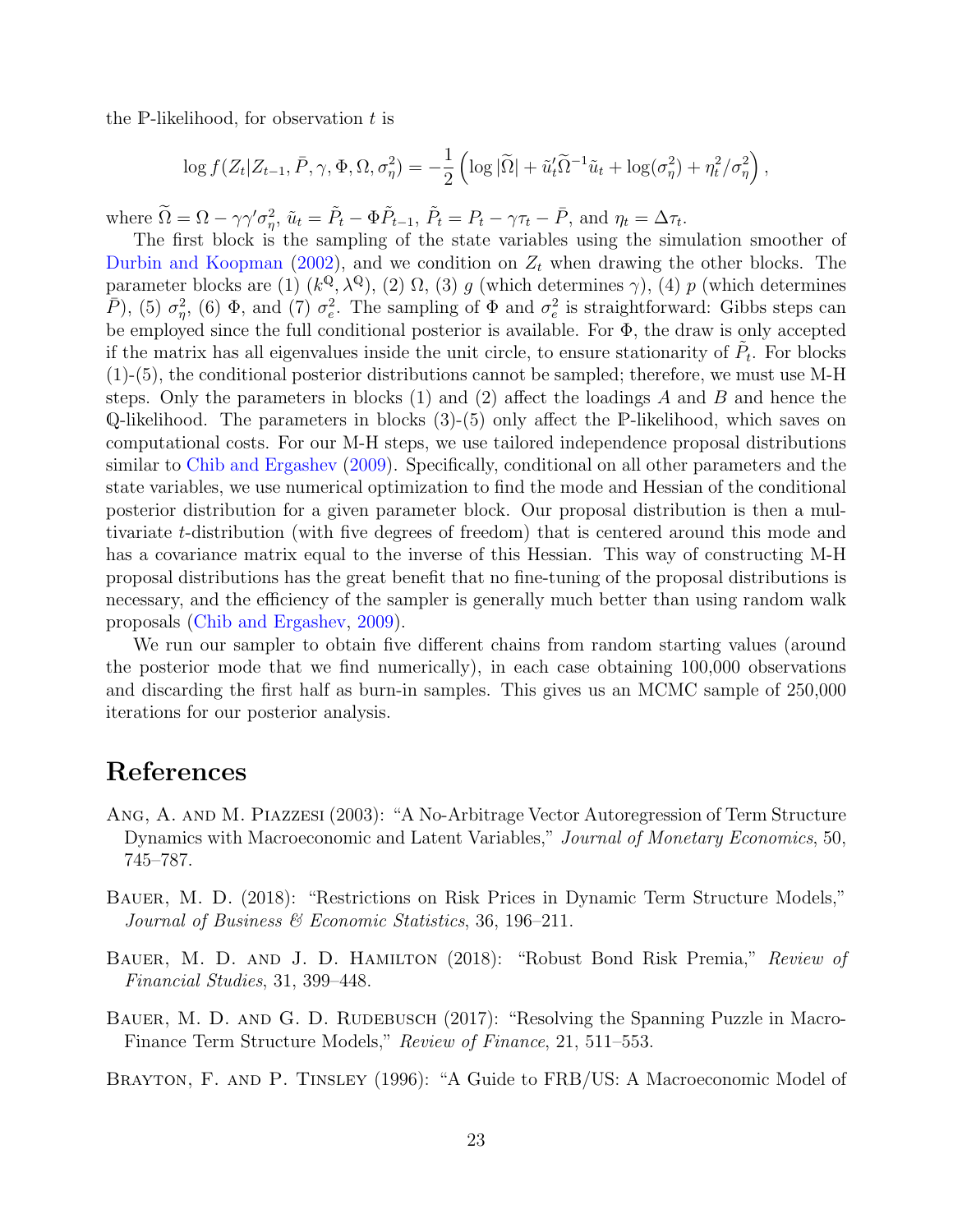the United States," Finance and Economics Discussion Series 1996-42, Board of Governors of the Federal Reserve System.

- <span id="page-23-10"></span>Campbell, J. Y., A. W.-C. Lo, and A. C. MacKinlay (1997): The Econometrics of Financial Markets, Princeton University Press.
- <span id="page-23-13"></span>CHIB, S. AND B. ERGASHEV (2009): "Analysis of Multifactor Affine Yield Curve Models," Journal of the American Statistical Association, 104, 1324–1337.
- <span id="page-23-12"></span>CHIB, S. AND E. GREENBERG (1995): "Understanding the Metropolis-Hastings Algorithm," The American Statistician, 49, 327–335.
- <span id="page-23-4"></span>CHRISTENSEN, J. H. AND G. D. RUDEBUSCH (2017): "A New Normal for Interest Rates? Evidence from Inflation-Indexed Debt," Working Paper 2017-07, Federal Reserve Bank of San Francisco.
- <span id="page-23-0"></span>DEL NEGRO, M., D. GIANNONE, M. P. GIANNONI, AND A. TAMBALOTTI (2017): "Safety, Liquidity, and the Natural Rate of Interest," Brookings Papers on Economic Activity, 2017, 235–316.
- <span id="page-23-9"></span>DUFFEE, G. R.  $(2011)$ : "Information In (and Not In) the Term Structure," Review of Financial Studies, 24, 2895–2934.
- <span id="page-23-6"></span>DURBIN, J. AND S. J. KOOPMAN (2002): "A Simple and Efficient Simulation Smoother for State Space Time Series Analysis," Biometrika, 89, 603–616.
- <span id="page-23-5"></span>Fiorentini, G., A. Galesi, G. Perez-Quiros, and E. Sentana (2018): "The Rise and Fall of the Natural Interest Rate," Documentos de Trabajo 1822, Banco de Espana.
- <span id="page-23-11"></span>Harvey, A. C. (1990): Forecasting, Structural Time Series Models and the Kalman Filter, Cambridge University Press.
- <span id="page-23-2"></span>HOLSTON, K., T. LAUBACH, AND J. C. WILLIAMS (2017): "Measuring the Natural Rate of Interest: International Trends and Determinants," Journal of International Economics, 108, S59–S75.
- <span id="page-23-7"></span>Hyslop, D. R. and G. W. Imbens (2001): "Bias from Classical and Other Forms of Measurement Error," Journal of Business & Economic Statistics, 19, 475–481.
- <span id="page-23-1"></span>JOHANNSEN, B. K. AND E. MERTENS (2016): "The Expected Real Interest Rate in the Long Run: Time Series Evidence with the Effective Lower Bound," Feds notes, Board of Governors of the Federal Reserve System.
	- $(2018)$ : "A Time Series Model of Interest Rates with the Effective Lower Bound," BIS Working Papers 715, Bank for International Settlements.
- <span id="page-23-8"></span><span id="page-23-3"></span>Joslin, S., M. Priebsch, and K. J. Singleton (2014): "Risk Premiums in Dynamic Term Structure Models with Unspanned Macro Risks," Journal of Finance, 69, 1197–1233.